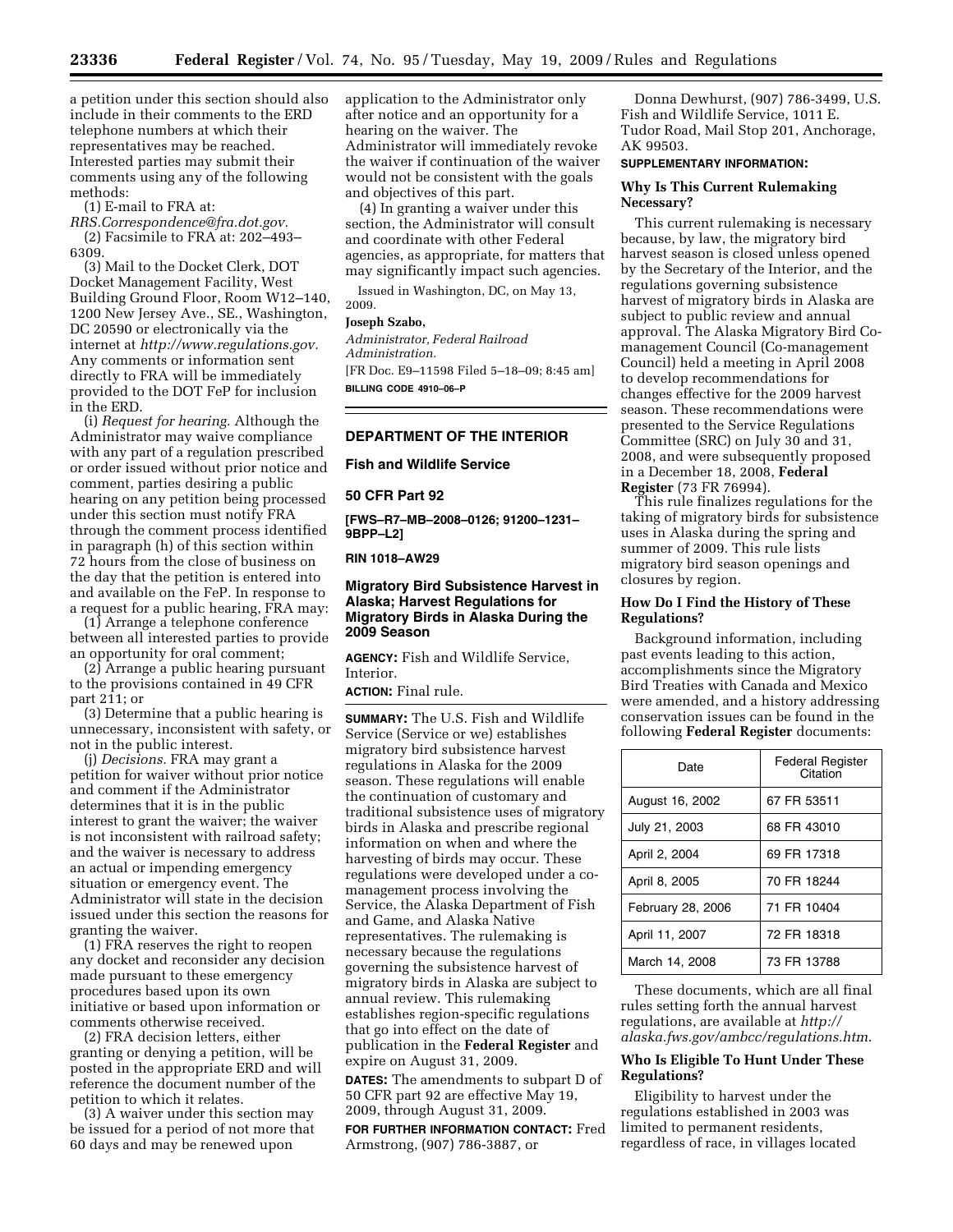within the Alaska Peninsula, Kodiak Archipelago, the Aleutian Islands, and in areas north and west of the Alaska Range (50 CFR 92.5). These geographical restrictions opened the initial subsistence migratory bird harvest to only about 13 percent of Alaska residents. High-population areas such as Anchorage, the Matanuska-Susitna and Fairbanks North Star boroughs, the Kenai Peninsula roaded area, the Gulf of Alaska roaded area, and Southeast Alaska were excluded from the eligible subsistence harvest areas.

Based on petitions requesting inclusion in the harvest, in 2004, we added 13 additional communities based on criteria set forth in 50 CFR 92.5(c). These communities were Gulkana, Gakona, Tazlina, Copper Center, Mentasta Lake, Chitina, Chistochina, Tatitlek, Chenega, Port Graham, Nanwalek, Tyonek, and Hoonah, with a combined population of 2,766. In 2005, we added three additional communities for glaucous-winged gull egg gathering only, based on petitions requesting inclusion. These southeastern communities were Craig, Hydaburg, and Yakutat, with a combined population of 2,459.

In 2007, we enacted the Alaska Department of Fish and Game's request to expand the Fairbanks North Star Borough excluded area to include the Central Interior area. This action excluded the following communities from participation in this harvest: Big Delta/Fort Greely, Healy, McKinley Park/Village and Ferry, with a combined population of 2,812. These removed communities reduced the percentage of the State population included in the subsistence harvest to 13 percent.

# **How Will the Service Ensure That the Subsistence Harvest Will Not Raise Overall Migratory Bird Harvest or Threaten the Conservation of Endangered and Threatened Species?**

We have monitored subsistence harvest for the past 15 years through the use of annual household surveys in the most heavily used subsistence harvest areas, such as the Yukon–Kuskokwim Delta. Continuation of this monitoring enables tracking of any major changes or trends in levels of harvest and user participation after legalization of the harvest. This final rule restricts hunting on the North Slope to times of day with sufficient daylight to enable hunters to distinguish and avoid shooting closed species. In addition, three conservation measures, which focus on increased migratory bird hunter outreach prior to hunts, increased regulatory enforcement and in-season harvest verification of Steller's eider mortality, will provide

additional protection for threatened spectacled and Steller's eiders. Finally, we have an emergency closure provision (50 CFR 92.21) which specifies that the harvest may be closed or temporarily suspended upon a finding that a continuation of the regulation allowing the harvest would pose an imminent threat to the conservation of any endangered or threatened species or other migratory bird population.

With regard to Steller's eiders, the new regulation at 50 CFR 92.32 clarifies that we will take action under 50 CFR 92.21 as is necessary to prevent further take of Steller's eiders, which could include temporary or long-term closures of the harvest in all or a portion of the geographic area open to harvest. If mortality of threatened eiders occurs, we will evaluate each mortality event by criteria such as: cause, quantity, sex, age, location, and date. We will consult the Co-management Council when an emergency closure is being considered. Any emergency closure deemed necessary will be designed to minimize its impact on the subsistence harvest.

### **What Is Different in the Region-Specific Regulations for 2009?**

# *Yellow-billed Loons*

This final rule implements the request of the North Slope Borough Fish and Game Management Committee and the recommendation of the Co-management Council to continue into 2009 the provisions originally established in 2005 to allow subsistence use of yellowbilled loons inadvertently entangled in subsistence fishing (gill) nets on the North Slope. Yellow-billed loons are culturally important for the Inupiat Eskimo of the North Slope for use in traditional dance regalia. A maximum of 20 yellow-billed loons may be caught in 2009 under this provision. This provisio does not authorize intentional harvest of yellow-billed loons, but allows use of those loons inadvertently entangled during normal subsistence fishing activities. Individual reporting to the North Slope Borough Department of Wildlife is required by the end of each season. However, the North Slope Borough has asked fishermen, through announcements on the radio and through personal contact, to report inadvertent entanglements of loons as they occur, to better estimate the level of mortality caused by gill nets. In 2007, 14 yellow-billed loons were reported taken in fishing nets and an additional 2 were released alive. This provision, to allow subsistence possession and use of yellow-billed loons caught in fishing gill nets, is subject to annual review and renewal by the Service.

#### *Aleutian and Arctic Terns*

We are opening a season May 15–June 30 for harvesting Aleutian and arctic tern eggs in the Yakutat Harvest area, from Icy Bay (Icy Cape to Point Riou) and the coastal islands bordering the Gulf of Alaska from Point Manby southeast to and including Dry Bay. The Yakutat Tlingit Tribe requested this proposal, stating that this regulation would legalize a traditional gathering of tern eggs that has occurred for hundreds of years. The Tlingit refer to the terns as ''sea pigeons'' and gather eggs for sustenance during the salmon fishing season. ''Pigeon eggs'' are considered a highly desired food by many Native households in Yakutat. Harvested eggs are shared extensively throughout the community and especially with local Native elders. The Yakutat Tlingit Tribe has agreed to monitor the harvest of tern eggs and this summer will conduct a recall survey of the spring harvest. The Yakutat Ranger Station, U.S. Forest Service, in cooperation with the Service's Alaska Office of Migratory Bird Management is developing methods for monitoring the Aleutian and arctic tern populations in the Yakutat area. Work on this project is under way.

#### *Spectacled and Steller's Eiders*

Spectacled eiders *(Somateria fischeri)*  and the Alaska-breeding population of Steller's eiders *(Polysticta stelleri)* are listed as threatened species, and their migration and breeding distribution overlaps with the spring and summer subsistence harvest on the Yukon-Kuskokwim Delta and the North Slope. Both spectacled and Steller's eiders are closed to hunting in the subsistence harvest, but harvest surveys and Service documentation indicates substantial numbers of both species have been taken during recent subsistence harvests on the North Slope.

The North Slope breeding population of spectacled eiders was estimated to be 12,916 (10,942-14,890, 95% Confidence Limits) individual birds during 2002- 2006 (Service unpublished data), and they nest relatively widely across the North Slope. It is estimated that 35 (33- 40, 95% Confidence Limits) spectacled eiders were taken on the North Slope during the 2005 subsistence season (Service unpublished data, 2006); it is estimated 99 (44-155, 95% Confidence Limits) spectacled eiders were taken at Barrow in 2007 (Service, preliminary data).

The North Slope breeding population of Steller's eider was estimated to be 576 (292-859, 90% Confidence Limits) individual birds during 1993-2008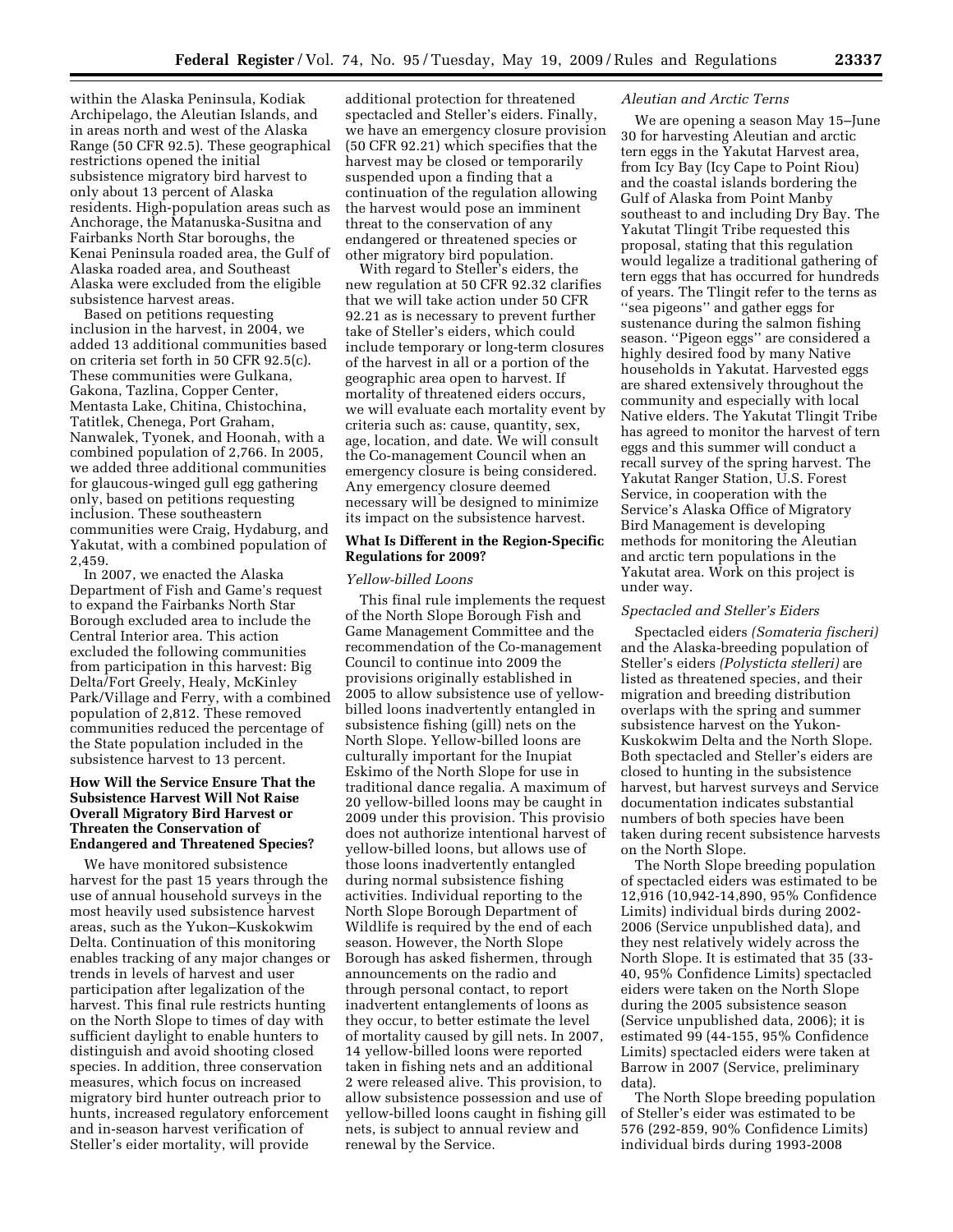(Service, unpublished data), and most of their nesting appears to be concentrated near Barrow, the northernmost point in Alaska. It is estimated that 19 (9-37, 95% Confidence Limits) Steller's eiders were taken on the North Slope during the 2005 subsistence season (Service unpublished data, 2006); it is estimated 36 (10 reported, Service preliminary data)] Steller's eiders were taken at Barrow in 2007. A subsistence harvest survey is not yet available for 2008, but the Service documented 20 Steller's eiders shot at Barrow (with another 7 Steller's eiders found dead but too heavily scavenged to determine cause of death).

Therefore, harvest survey estimates and direct observation of shot birds indicate that direct shooting occurs during the subsistence harvest, with impacts probably on the order of tens of each threatened eider species taken per year. Take is not authorized for either species during the subsistence harvest, and, in the case of Steller's eider, this amount of shooting mortality is likely not sustainable for the small Alaskabreeding population. Because of the small Steller's population size, their breeding concentration near Barrow, and the relatively high proportion of the estimated population shot during recent subsistence harvests, the Service focused on considering regulations and conservation efforts on the North Slope to benefit the Alaska-breeding population of Steller's eiders.

Several spectacled and Steller's eider management needs are addressed by this final rule. It newly restricts hunting on the North Slope to time of day with sufficient daylight to ensure hunters can distinguish and avoid shooting closed species; it clarifies for subsistence users that Service law enforcement personnel have authority to verify species of birds possessed by hunters; it clarifies that it is illegal to possess any bird closed to harvest; and it describes how the Service's existing authority of emergency closure would be implemented, if necessary, to protect Steller's eiders. The regulations, implemented in accordance with conservation measures (described below), are considered the principal way in which threatened eider shooting mortality will be substantially reduced or eliminated. The emergency closure authority provides an additional level of assurance that, if an unexpected amount of Steller's eider shooting mortality occurs, it will be curtailed to avoid approaching jeopardy to the existence of the species.

The Service developed three conservation measures that are an integral part of the proposed harvest and were approved for implementation by the Alaska Regional Director on April 6, 2009. The conservation measures substantially increase protection for spectacled and, particularly, Steller's eiders on the North Slope in 2009, and describe how the Service will detect, remedy, and quickly curtail any shooting mortality or injury of Steller's eiders that might occur during the harvest. In January 2009, the Service commenced planning for implementation of each measure in anticipation of the subsistence harvest. The three conservation measures are:

### *1. Increase Migratory Bird Hunter Outreach Prior to the Hunts*

The Service with North Slope partners will provide migratory bird hunter outreach in Wainwright, Point Hope, Point Lay, and Barrow prior to the 2009 subsistence harvest. The outreach educational objectives will include: hunter understanding of the 2009 hunting regulations; ability to distinguish among the open and closed species of eiders in flight; the need to reduce crippling loss; and an understanding of the Service's role and obligation for enforcement and monitoring.

### *2. Increased Service Enforcement of Migratory Bird Regulations*

The Service will sustain a law enforcement presence on the North Slope during the migratory bird hunts. The Service believes this is necessary to increase community understanding and acceptance of the shooting mortality problem, deter violations, and obtain compliance with the regulations. The Service will conduct real-time monitoring of the harvest to meet the primary objective of detecting Steller's eider mortality during the hunts so appropriate and timely corrective action can be taken. Regulatory enforcement objectives will be achieved through a two-part strategy: (i) pre-season community and hunter education and outreach, and (ii) in-season implementation of the law enforcement portion of this plan and enforcement of all Service regulations.

# *3. In-season Harvest Verification of Steller's Eider Mortality and Injury*

Three types of monitoring efforts are necessary during the 2009 subsistence harvest and fall hunts on the North Slope: (i) Steller's eider breeding surveys to inform the coordination of the conservation measures, (ii) harvest verification by Service law enforcement to meet the objective of detecting Steller's eider mortality during the hunts so appropriate and timely

corrective action can be taken to prevent further mortality; and (iii) monitoring for injured and dead birds to begin to quantify crippling rate and loss. All inseason monitoring information will be used to independently evaluate harvest survey reports, the efficiency of the regulations, conservation measures, and outreach efforts.

To summarize, the Service has dual goals and responsibilities of authorizing a subsistence harvest while protecting migratory birds and threatened species. Although these goals are challenging, they are not irreconcilable with sufficient recognition of the need to protect threatened species, measures to remedy documented threats, and commitment from the subsistence community and other conservation partners to work together toward those dual goals. With these dual goals in mind, the Service has included in this final rule a provision that restricts hunting on the North Slope to times of day with sufficient daylight to enable hunters to avoid shooting closed species. Moreover, the Service, working with partners, developed additional measures to eliminate the potential for shooting mortality or injury of the Alaska-breeding population of Steller's eider on the North Slope. These measures include: 1) increased waterfowl hunter outreach and community awareness; 2) increased enforcement of the migratory bird regulations that are protective of listed eiders; and 3) in-season Service verification of the harvest to detect any Steller's eider mortality. In 2009, the Service and the community will immediately address and remedy any detected Steller's eider mortality; and, as a matter of Service policy, any detected Steller's eider shooting mortality will be curtailed at an amount estimated to be sustainable by the population. Further, by focusing these protections for Steller's eiders at Barrow (location of the largest known concentration of Alaska-breeding Steller's eiders), the Service is protecting the breeding population at its primary nesting area.

#### **Summary of Public Involvement**

On December 18, 2008, we published in the **Federal Register** a proposed rule (73 FR 76994) to establish spring and summer migratory bird subsistence harvest regulations in Alaska for the 2009 subsistence season. The proposed rule provided for a public comment period of 30 days. We posted an announcement of the comment period dates for the proposed rule, as well as the rule itself and related historical documents, on the Council's internet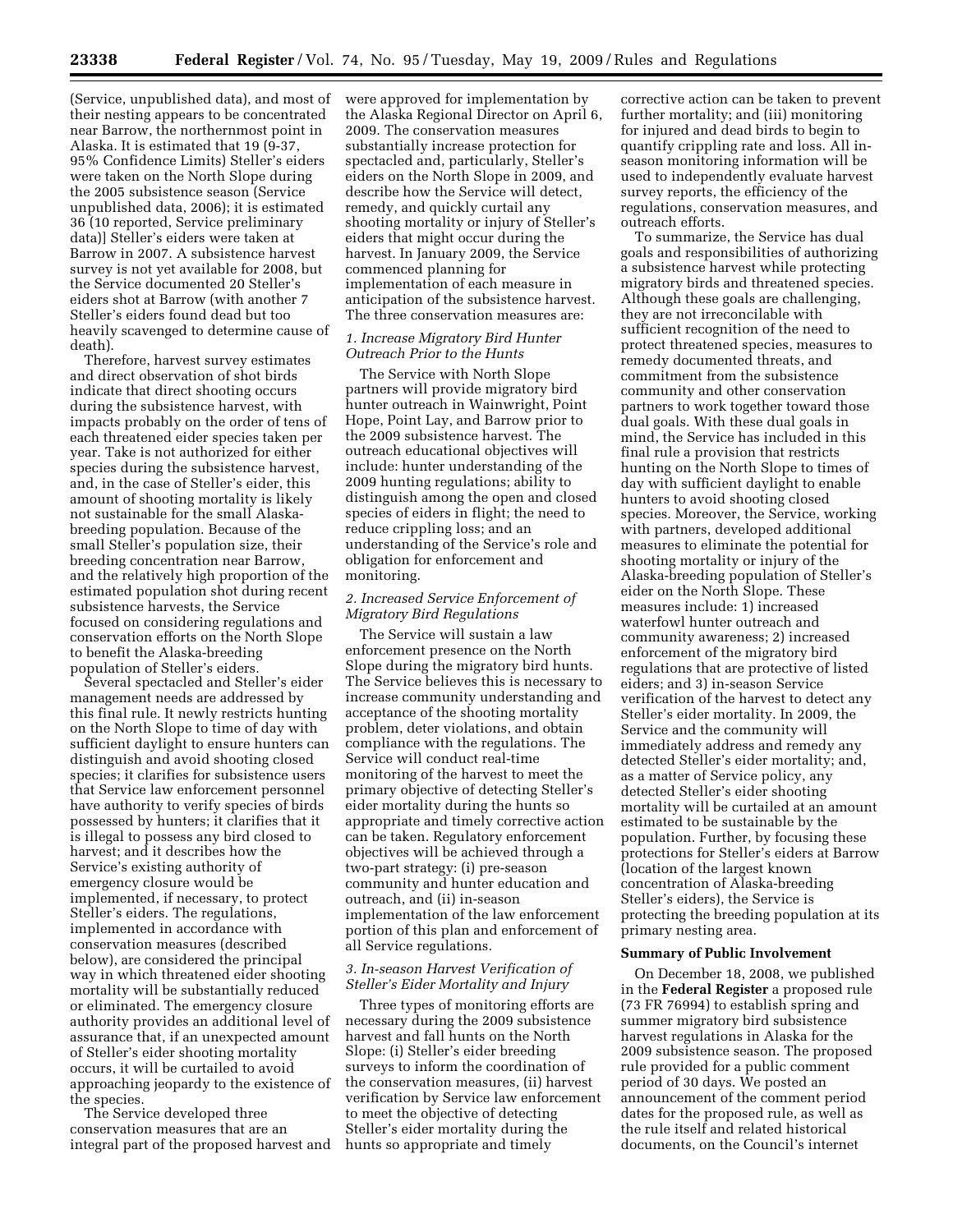homepage. We issued a press release announcing our request for public comments and the pertinent deadlines for such comments, which was faxed to the media Statewide. Additionally, all documents were available on *[www.Regulations.gov](http://www.Regulations.gov)*.

By the close of the public comment period on January 20, 2009, we had received written responses from one individual and three organizations. There was a predominate request to extend the public comment period and to hold public hearings in the North Slope villages potentially impacted by the regulations. Based on these requests, we held four public meetings to record public comments on the proposed regulations: January 26, 2009, at the Inupiat Heritage Center, 5421 North Star St., Barrow; January 27, 2009, at the Robert James Community Center, Wainwright; January 28, 2009, at the Community Center, Point Lay; and January 29, 2009, at the Qargi Community Center, Point Hope. A second public meeting was held in Point Lay on March 10, 2009.

We also reopened the public comment period until March 12, 2009, by publishing a notice in the February 10, 2009, **Federal Register** (75 FR 6563). The public was informed that if they had submitted comments any time before March 12, 2009, they did not need to resubmit because we had already incorporated them into the public record and would consider them in preparation of our final determination. By the close of the second public comment period on March 12, 2009, we had received written responses from 40 individuals and 7 organizations.

#### **Response to Public Comments**

#### *General Comments*

*Comment*: We received two general comments on the overall regulations that expressed strong opposition to the concept of allowing any harvest of migratory birds in Alaska.

*Service Response*: For centuries, indigenous inhabitants of Alaska have harvested migratory birds for subsistence purposes during the spring and summer months. The Canada and Mexico migratory bird treaties were recently amended for the express purpose of allowing subsistence hunting for migratory birds during the spring and summer. The amendments indicate that the Service should issue regulations allowing such hunting as provided in the Migratory Bird Treaty Act, 16 U.S.C. 712 (1). See **STATUTORY AUTHORITY** section for more details.

The Preamble to the Protocol amending the Canada Treaty states that one of its goals is to allow a traditional subsistence hunt while also improving conservation of migratory birds through effective regulation of this hunt. In addition, the Preamble notes that, by sanctioning a traditional subsistence hunt, the Parties do not intend to cause significant increases in the take of migratory birds, relative to their continental population sizes, compared to the take that is presently occurring. Any significant increase in take as a result of the types of hunting provided for in the Protocol would be inconsistent with the Convention. If at some point the subsistence harvest regulations result in significantly increased harvest, management strategies will be implemented to ensure maintenance of continental populations.

*Comment:* One commenter expressed: ''I was listening to some of these people that said they . . . have been giving out citations. And there was an incident two or three years ago, one of your agents violated one of the fishing nets that was out in the Inlet. Were there any citations or arrests made in that occasion? I don't think so. Because it was in the papers that they pull a net out just to release a loon that was tangled up in the net; left the net on the sand for the fish to rot.''

*Service Response:* This was an isolated incident. We worked with the owner of the subsistence net and the North Slope Borough to resolve the issue.

*Comment:* Two commenters requested that the public comment period be delayed past the holidays, and/or extended past 30 days.

*Service Response:* We were not able to extend the original comment period, but we did reopen the public comment period until March 12, 2009 by publishing a document in the February 10, 2009, **Federal Register** (75 FR 6563). The public was informed that if they had submitted comments any time before March 12, 2009, they did not need to resubmit because we had already incorporated them into the public record and would consider them in preparation of our final determination.

*Comment:* Sixteen commenters explained the true value of subsistence to their way of life on the North Slope — it includes both providing essential food and preserving the age-old customs and traditions associated with it.

*Service Response:* We respectfully acknowledge the importance of the customs and traditions that go along with the subsistence way of life in rural Alaska. One of the mandates of the

Migratory Bird Treaty Amendment Protocols with Canada and Mexico is to recognize and maintain the cultural and traditional lifestyle of the indigenous inhabitants of Alaska.

*Comment:* In regard to the proposed new North Slope regulations, one commenter wrote, ''we believe the rule is unlikely to achieve its objectives in the medium to long term, and will likely create much mistrust between the community and your agency. This mistrust may affect the Service's ability to achieve its mission in regard to other species.''

*Service Response:* We intend to make every attempt to maintain positive working relationships with the North Slope communities by developing conservation measures in a cooperative environment.

*Comment:* Five commenters brought up that proposed changes in the regulations were not developed in coordination with the North Slope Borough or other North Slope organizations and the tribal entities in particular that have a right to have a government-to-government relationship.

*Service Response*: We will continue to improve our coordination efforts as this situation dictates the need for special conservation provisions in the regulations for listed species. Given the mortality of Steller's eiders documented in Barrow in the summer of 2008, we determined that there was an urgent need to get preventative actions put in place before the start of the 2009 subsistence season. A process was established to develop consensus among Service analysts as to what actions to propose, but due to the controversy involved, the process took some time.

Once we decided on a course of action, we went to Barrow in December to seek comments at a public meeting of the North Slope Fish and Game Advisory Committee. We conducted public meetings in Barrow, Wainwright, Point Lay, and Point Hope on January 26–29, 2009, and again in Point Lay on March 10, 2009, documenting public comments on the proposed actions. A meeting was held on February 6, 2009, in Anchorage between the Service, the Alaska Department of Fish and Game, the North Slope Borough Wildlife Department, the Native Village of Barrow, Inupiat Community of the Arctic Slope, Wainwright Traditional Council, and Ukpeagvik Inupiat Corporation to discuss the current situation and come up with options working toward a solution. The Alaska Regional Director made several trips to Barrow (February 10 and March 12 and 26, 2009) to meet with all the leaders of the North Slope organizations and craft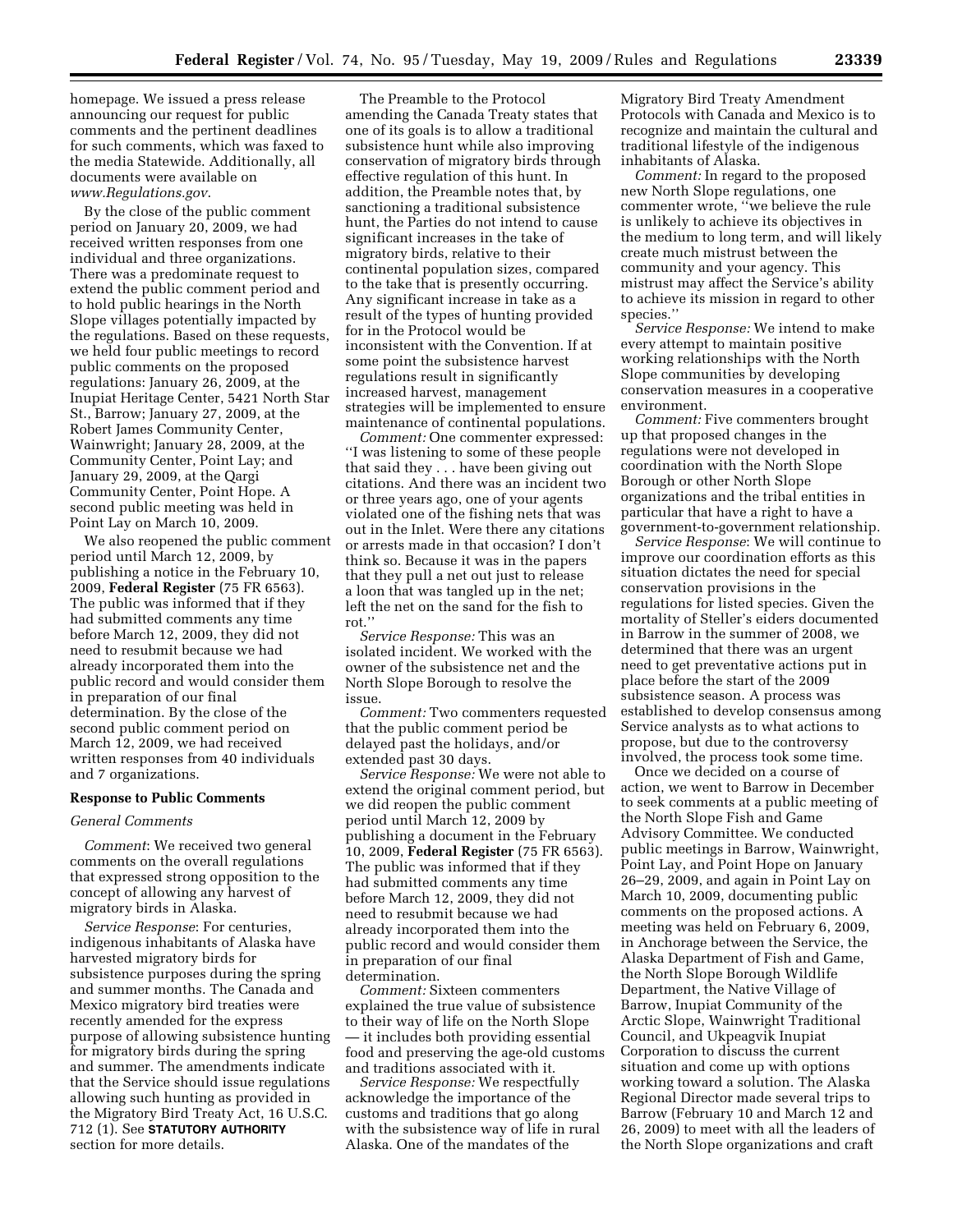a Memorandum of Understanding between the Service and partnering North Slope organizations.

*Comment:* Seven commenters expressed concern that the new proposed regulations for the North Slope did not go through the Alaska Migratory Bird Co-Management Council and ''if regulations are put in place that are unilaterally put in by the Service without going through the Co-Management Council that helps defeat the purpose of the Co-Management Council; it doesn't engender trust; it doesn't engender respect, and after all it is a co-management council where the partners are supposed to be working together and the Steller's eiders regulations in 2009 have not gone through that co-management process.

. . . But using the Co-Management Council as an umbrella, as a cover for the unilateral decisions that the Service is making in this case, is not appropriate and perhaps a better way to do these regulations would be to go through the Section 7 consultation instead of in the Co-Management Council's own regulations.'' Another commenter explained: ''Going outside of the comanagement process for development of significant rule changes erodes confidence and legitimacy in the comanagement process.''

*Service Response*: The Co-Management Council was briefed on Steller's eider issues and the situation on the North Slope at its fall meeting on September 24-25, 2008. Reviewing the incidence of human-caused Steller's eider mortality documented in Barrow in the summer of 2008, we determined that there was an urgent need to put preventative actions in place before the start of the 2009 subsistence season. Regulatory changes were developed later in the fall to serve as preventative actions. The Co-Management Council members were then informed on the details of the proposed actions upon publication of the proposed rule and encouraged to submit comments during the public comment period.

*Comment:* Eight commenters expressed concern that the Service needs to work with the North Slope Borough, Ukpeagvik Inupiat Corporation (UIC), tribal entities, and the City of Barrow to come up with a solution together.

*Service Response*: We agree on the importance of developing a plan of action together with the organizations representing the involved public. A meeting was held on February 6, 2009, in Anchorage between the Service, the Alaska Department of Fish and Game, the North Slope Borough Wildlife Department, the Native Village of

Barrow, Inupiat Community of the Arctic Slope, Wainwright Traditional Council, and UIC to discuss the current situation and come up with options working toward a solution. A Memorandum of Understanding is to be signed by these parties prior to the opening of the season.

*Comment:* One commenter questioned that we did not exercise due diligence in consulting with tribal authorities under Executive Order 13175 and Secretarial Order 3225 regarding the Endangered Species Act and its application to Alaska Native subsistence. Six additional commenters expressed concern that we have not consulted nor coordinated with North Slope tribal governments to evaluate the new regulations for possible effects on tribes or trust resources. One commenter also brought up the 2004 Consolidated Appropriations Act (Section 16) requiring consultations with Alaska Native Corporations on the same basis as Indian tribes.

*Service Response*: We are strongly committed to a public process that's includes input from everyone affected by its regulatory decisions. We also recognize that Alaska's tribes have a special, unique legal and political relationship with the Federal government as exemplified by Executive Order 13175. However, because the takings exemption in the Migratory Bird Treaty Act applies to all indigenous inhabitants of the subsistence harvest areas, regardless of tribal status, we disagree that formal government to government consultation is required. Nevertheless, we chose to consult with tribes in the development of the program structure implementing the Comanagement program as described in our 2002 final rule (67 FR 53517, August 16, 2002). The Co-management Council was formed in part to serve as the venue for meaningful dialogue with duly appointed regional representatives whose principal duty is to carry forward recommendations from Alaska Natives, including representatives of Federallyrecognized tribes and Alaska Native Corporations, throughout their region. Five additional elements were added to the proposed regulation beyond the elements considered by the Comanagement Council. To ensure input was received from affected Federally recognized tribes and Alaska Native Corporations regarding these five elements, the Service held public meetings in Barrow, Wainwright, Point Lay, and Point Hope. While scheduling these meetings, members of the Service contacted various Federally-recognized tribal government officials and offered to meet with them separately to hear

information about the proposed regulation and to provide additional opportunity for the tribal government or Alaska Native Corporation representative to comment. In addition, we contacted each affected tribal government and Alaska Native Corporation and provided a copy of the proposed regulations, encouraging them to submit any comments in writing. At the request of Point Lay Tribal Council members, we held one additional public meeting in Point Lay during a time when more tribal council members could be present. To date, we have conducted 28 meetings on the North Slope with the affected tribal governments and other partners to foster agreement and cooperation on the strengthened efforts to conserve Steller's eiders.

The five additional elements were added to conserve and protect species listed under the Endangered Species Act. However, this regulation establishes restrictions applicable only to listed species and is submitted under the authority of the Migratory Bird Treaty Act and not the Endangered Species Act. Consequently, the proper authority for consultation is Executive Order 13175. To the extent Executive Order 13175 or the 2004 and 2005 appropriations bill language applies, consultation was conducted as described above.

*Comment:* One commenter cited Executive Order 12866, and asked whether the rule will create inconsistencies with other Federal agencies' actions (per section 3(f)(2)) and entitlements, grants, user fees, loan programs, rights, and obligations of their recipients (per section 3(f)(3)). Under Executive Order 12630, the commenter stated that this rule does have significant taking implications.

*Service Response*: The Office of Management and Budget has established and published criteria for determining whether or not a rule is significant under Executive Order 12866 (see **REQUIRED DETERMINATIONS** section for more details). Inconsistencies will not be created via this rulemaking with other Federal agencies' actions. This rule will not have an annual effect of \$100 million on the economy. Also this rule will not materially impact entitlements, grants, user fees, loan programs, or the rights and obligations of their recipients. With regard to Executive Oder 12630 (Takings), this rule applies to the harvesting of migratory birds and has no impact on land ownership.

*Comment:* One commenter brought up concerns under the Unfunded Mandates Reform Act stating: ''In developing the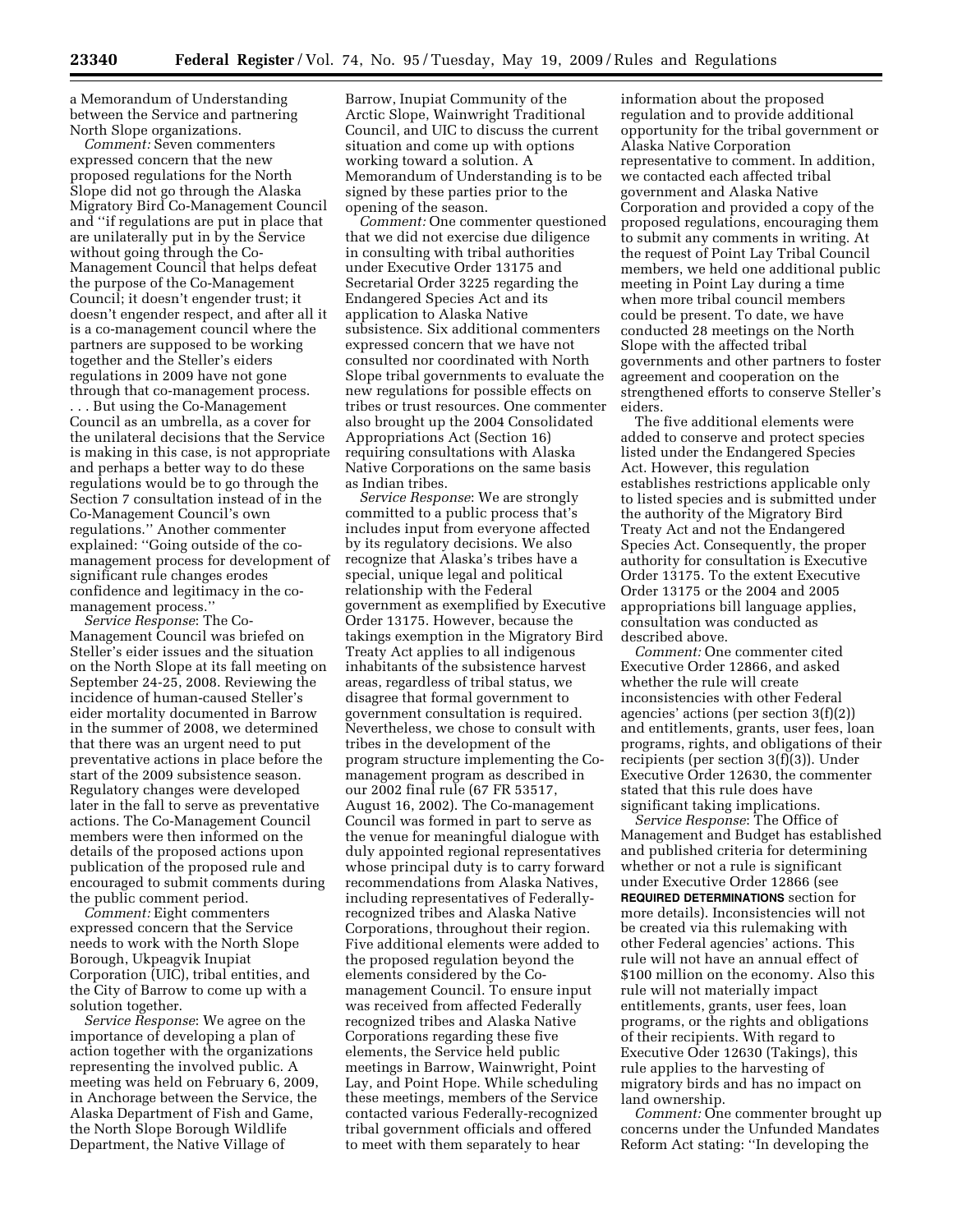rules, the Department of the Interior certified that this rule ' ... does not have a significant or unique effect on state, local, or tribal governments or the private sector' under the Unfunded Mandates Reform Act. In contrast, we believe the rule will have unique effects, in two ways. First, obtrusive observation by enforcement personnel will change subsistence harvesting patterns, likely leading to active avoidance of not only enforcement personnel but also others in the area, such as agency biologists, researchers, and staff of the regional government.... Second, as the Service relies on harvest figures from the Borough migratory bird household surveys, the new regulations will likely depress community support for surveys in general.... As a result, the 'best available science' will be more difficult to collect and of questionable reliability.''

*Service Response*: The Unfunded Mandates Reform Act addresses only economic impacts of more than \$100 million on local, State, or tribal governments. This rule results in no such economic impacts. See the **UNFUNDED MANDATES REFORM ACT** section of the preamble for more details.

*Comment:* One commenter expressed: ''We want to see more employment with our own Native people and my tribal members. We want to see more funds coming in . . . having Fish and Wildlife people that are tribal members so that we can regulate what's going on out there and be a part of it  $\ldots$ .

*Service Response*: We agree that it is desirable for the Federal Government to employ more local people and we have sought opportunities to do so. Since 2005, the Office of the Co-management Council has funded North Slope subsistence migratory bird harvest surveys through the North Slope Borough, which has involved the hiring of local surveyors in the villages. The Native Village of Barrow recently submitted an application for a tribal wildlife grant, and an award is expected in March or April 2009. This grant provides funding to hire one or more individuals to conduct eider monitoring and outreach in Barrow for the season. We are also in the process of contracting for a community liaison representative to reside in Barrow.

*Comment:* One commenter opined that it is necessary to revise the Environmental Assessment before proceeding with this rulemaking document. The commenter believes that the existing Environmental Assessment failed to adequately consider the effects of the ruling on North Slope public health and safety.

*Service Response*: The primary purpose of the preferred alternative in the existing Environmental Assessment (EA) for the 2009 season is to open a season that allows for continuation of a customary and traditional harvest of migratory birds by qualified Alaska residents, including non-Natives. Another purpose is to avoid negative impacts on threatened or endangered migratory birds. The EA evaluates the potential impacts of regulations proposed for the 2009 season. The only new regulation for the North Slope that could limit the subsistence harvest of birds is the shooting hours restriction prohibiting shooting in the dark, which applies only during the last 11 (Barrow) to 21 (Point Hope) days in August.

We do not have adequate information to evaluate how many birds are normally taken in the dark, or how much of an impact this will have on the families partially or entirely dependent on subsistence foods. However, this impact will still be far less than that imposed by the other alternatives considered, such as not opening the subsistence hunt statewide or opening a hunt that parallels the sport hunt by including species bag limits plus restriction on shooting hours. So even given the potential negative impacts on subsistence users of the affected North Slope communities, we would still choose the same preferred alternative and do not see a need to reinitiate the EA process for the 2009 season. In the event of a limited harvest closure on the North Slope issued under our Emergency Closure authority, we will meet the National Environmental Policy Act requirements by following published emergency procedures culminating in an Environmental Action Statement.

#### *Law Enforcement*

*Comment*: We received nine comments regarding the enforcement of the migratory bird subsistence regulations in the Barrow area. Commenters indicated that they believe enforcement was ''too aggressive,'' that the killing of Steller's eiders during 2008 was not done by subsistence hunters, and that the community and the Service should work together to find solutions and not resort to law enforcement.

*Service Response:* Since the Migratory Bird Treaty Amendments and Comanagement Council regulations process has been implemented, the Service's Office of Law Enforcement and Divisions of Endangered Species and Migratory Bird Management have worked with many groups and individuals in the greater North Slope

area and Barrow specifically to provide information on the regulatory requirements and enforcement of the regulations. Our approach has focused on significant outreach efforts, including public meetings, radio talk show opportunities, posted fliers, and brochures followed by a phased-in, increased reliance on enforcement actions.

We are working closely with North Slope communities and Tribal entities to formulate a comprehensive conservation strategy for Steller's eider conservation that focuses on public outreach, harvest monitoring, and when necessary, enforcement. We are hopeful that this increased emphasis on collaboration will allow the hunting public to participate fully in the process.

*Comment:* One commenter questioned whether the enforcement officers can identify the different eiders. The commenter said that the officers should be trained in bird identification before contacting hunters.

*Service Response*: All of the Service law enforcement officers detailed to work on the North Slope of Alaska are trained and proficient in waterfowl identification, including eiders.

*Comment:* Two commenters question how the new regulations for the subsistence migratory bird hunt can be enforced on private lands in and around Barrow, and one commenter added concern that violators, if caught, could go to Federal prison.

*Service Response*: The Migratory Bird Treaty Act gives the Federal Government, namely the Service, the jurisdiction to enforce all regulations regarding the taking of migratory birds within the United States. Enforcement of these regulations is neither dictated or in any way restricted by land or water ownership. Most violations of the subsistence migratory bird regulations are misdemeanors involving only monetary fines with an optional appearance in Federal Court.

*Comment:* One commenter expressed the opinion that law enforcement is counterproductive in subsistence hunts. The commenter explains: ''Clearly for commercial fishing and commercial hunting and guided hunts you need enforcement agents, but I think there's good evidence that enforcement in a subsistence hunt is counterproductive .

. . . There's lot of scientific literature that indicates that enforcement in a subsistence setting is not helpful.''

*Service Response*: We balance education, outreach, and enforcement with a goal of encouraging voluntary compliance. We believe that the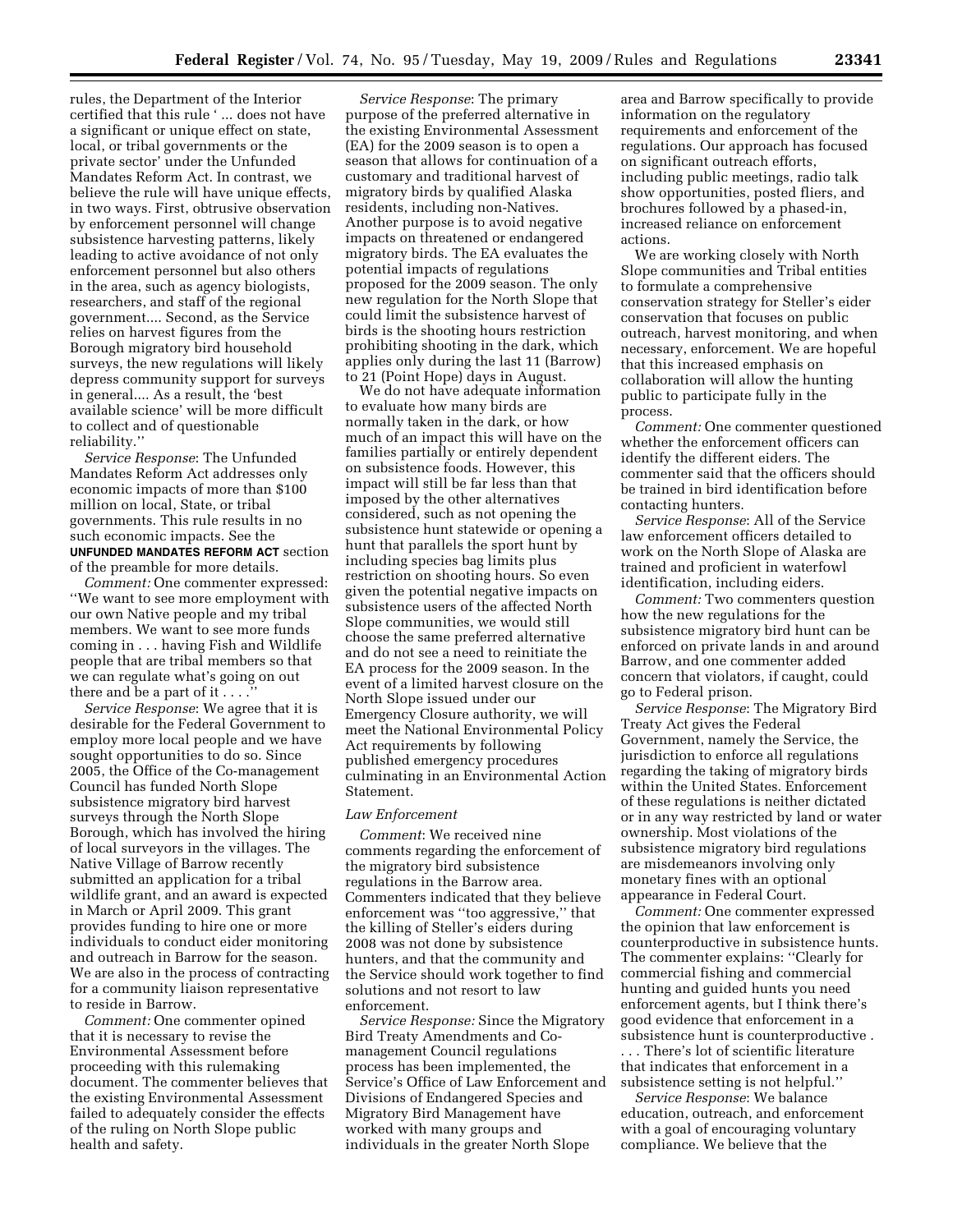penalties imposed for violations serve as a deterrent and encourage conservation.

*Comment:* One commenter remarked that: ''The department in promulgating this rule has determined it will not unduly burden the judicial system and it meets the requirements of section 3(a) and section 3(b)(2) of Executive Order 12988. And this is not true. There will be a burden on the judicial system . . . if people have to go through courts and the systems.''

*Service Response*: In 2008, eight Violation Notices (tickets) were issued on the North Slope for migratory bird harvest violations. These violations are classified as misdemeanors, and the Service, through the issuance of Violation Notices, seeks only monetary fines. A hunter who is given a Violation Notice has the option to appear in Federal Court to contest the charge. Only more serious violations require a mandatory court appearance. These changes should not pose any significant additional burden on the judicial system.

# *How Will the Service Ensure That the Subsistence Harvest Will Not Raise Overall Migratory Bird Harvest or Threaten the Conservation of Endangered and Threatened Species?*

*Comment*: We received six comments acknowledging the need for Steller's eider conservation on the North Slope.

*Service Response:* We appreciate the shared concern for this threatened species.

*Comment:* We received six comments that the new regulations created to conserve Steller's eiders are creating a problem for the subsistence users on the North Slope. The commenters stated that local people depend on harvest of marine mammals, birds, fish, and other subsistence animals, and that the new proposed regulations could result in negative impacts to the local people, but that it is not clear whether these proposals are going to help raise the population of the threatened eiders.

*Service Response*: Under the Migratory Bird Treaty Act and the Endangered Species Act, we have a compound mandate emphasizing conservation of migratory birds and the protection of threatened and endangered species, while providing for the customary and traditional taking of migratory birds for subsistence use. The intent of the new North Slope regulations is to fulfill these competing mandates, while eliminating or minimizing take of threatened eiders during the subsistence harvest. In season monitoring will determine the effectiveness of these regulations and other efforts.

*Comment:* One commenter explained that the Steller's eider hen and ducklings found left in a pile were put there deliberately by subsistence hunters for law enforcement to find. A second commenter adds: ''the steller's eider deaths are not unintended take resulting from the subsistence hunt; they are an illegal deliberate take resulting from individuals breaking the law. The proposed rule punishes not only those individuals responsible for killing eiders, but the entire community....'' A third commenter echoed that these birds were shot in response to negative interactions between hunters and enforcement.

*Service Response*: Under the Endangered Species Act, incidental take is defined as the taking of a protected species not for the purpose of, but only incidental to, the carrying out of an otherwise lawful activity. The Steller's eiders found dead in Barrow last year comprised take relative to the subsistence hunt, malicious take, accidents, and unknown causes. When we find birds that have been shot and abandoned, it is difficult to determine why. These regulations are intended to add protection by minimizing take associated with the subsistence hunt.

*Comment:* One commenter brought up the point that Steller's eiders have a history of not nesting every year in the Barrow area, and that if they don't nest in 2009, then the new regulations would not be necessary and should be eliminated for the remainder of the 2009 season.

*Service Response*: Even in failed nesting years, protected eiders may continue to stay in the area before migrating south, and birds nesting further east will migrate through the area.

*Comment:* We received two comments that local elders had provided testimony that Steller's eiders were abundant in Barrow in some years and not in others, suggesting that Barrow may be on the outer range of these birds, which would explain inconsistencies in nesting. A second commenter added: ''You must also account for the possibility that eiders from Russia may come to Barrow and northern Alaska to nest every once in a while.''

*Service Response*: We agree that Alaska is on the outer edge of the species' current breeding range. We believe that inconsistencies in nesting arise from the species' association with brown lemmings and their predators, which vary in abundance from year to year. This appears to be true in Russia as well as in Alaska. We have some evidence to suggest that females that nest in Alaska return to Alaska in

subsequent years and have no evidence of females switching from one continent to another for breeding. Males probably switch between continents, following females. We have the responsibility to conserve the population listed as threatened, which is the North American breeding population.

*Comment:* Ten commenters expressed concern that the real cause of the Steller's eider decline in the Barrow area was not being addressed, namely the effects of predators such as gulls, jeagers, ravens, and arctic foxes. One commenter suggested using local hunters to kill foxes around Barrow in the winter and shoot gulls in the summer. Another commenter added: ''Predator control seems like a reasonable idea using local hunters, both the avian and ground predators, outreach of course suggested, but that could be enhanced, possibly some habitat enhancement. It's interesting that the highest nesting density is in a drained lake out here along the Gaswell Road.''

*Service Response:* The Steller's Eider Recovery Plan lists a number of factors contributing to the species' decline, including predators. Arctic foxes are documented to be the primary nest predator. Our fox control program has had some success in reducing fox numbers in the Barrow nesting area. We are continuing discussions with our North Slope partners to explore other means to control predators as necessary.

*Comment:* One commenter expressed concern about a statement the Service had made saying that Steller's eiders only reside in the Barrow area. The commenter countered that subsistence hunters have seen them all over the North Slope and that calling them endangered is misleading because they are abundant in other parts of the world.

*Service Response:* We acknowledge that there may have been a misunderstanding between the commenter and what was stated by the Service representative. It is well documented that Steller's eiders range throughout the coastal North Slope, but primarily west of Nuiqsut. Steller's eiders are divided into Atlantic and Pacific populations; the Pacific population is further divided into the more abundant Russia-breeding population along the Russian eastern arctic coastal plain, and the threatened Alaska-breeding population. Service aerial survey information has documented a concentration of breeding birds in and around Barrow. We welcome additional information and will incorporate it into future analyses as feasible.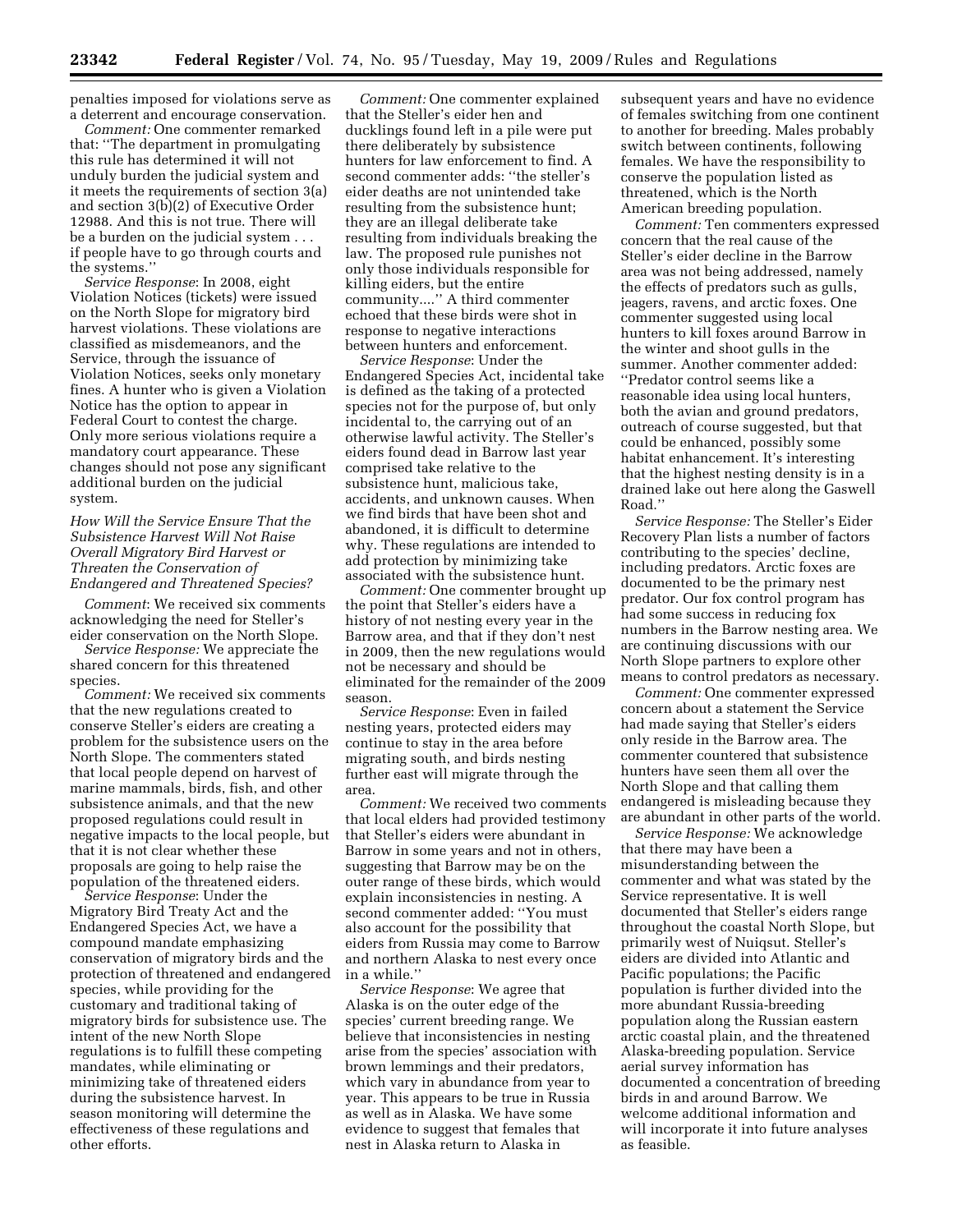*Comment:* One commenter expressed concern that ''on the Energy Supply, Distribution or Use, Executive Order 13211, you have the oil companies you're protecting that come down here and do a whole bunch of flying all over the area around the nesting areas and probably are killing some off too.'' Three other commenters also brought up oil and gas exploration and expressed concern that the Service was not fully considering the possible impacts on the endangered eiders by increasing development.

*Service Response:* We hold all North Slope users to the same standards in regard to the take of protected species. Under the Endangered Species Act, the definition of ''take'' includes disturbance. Every federal agency is required to consult with the Service under Section 7 of the Endangered Species Act to ensure that any action authorized, funded or carried out by such agency is not likely to jeopardize the continued existence of any threatened or endangered species, such as spectacled and Steller's eiders, and is not likely to result in the destruction or adverse modification of designated critical habitat Accordingly, we regularly review oil and gas activities authorized, funded or carried out by federal agencies in these consultations under Section 7.

*Comment:* Two commenters brought up the issue of decreasing sea ice and the likely increase in tourism and other shipping, and that the Service should be evaluating what this may do to the endangered eiders using the North Slope.

*Service Response:* As the climate and habitat changes, any new users of the area will also be subject to the Service's review of their activities in accordance with the requirements of Section 7 of the Endangered Species Act.

*Comment:* Four commenters expressed doubts concerning the Steller's eider population model cited in the proposed rule with one commenter stating that ''the results of the model actually show that the population could go extinct in 10 years, but it also shows that the population could increase. There's so much variability in the data and the model is not good enough that it shouldn't be used to support the decision.'' Two commenters complained that neither the model nor the analyses on which it is based were made available to the public, nor was the model peer reviewed. Another commenter expressed ''there is uncertainty surrounding the population size, survival rate, reproductive rate, estimates used to develop this model.'' Yet another commenter pointed out

deficiencies in the model, including very sparse data sets on breeding and productivity parameters and low sample sizes for clutch size, hatching success, and fledging success.

*Service Response:* We agree with some of these concerns and, consequently, we do not intend to use or cite the Steller's eider population model again until it has been peer reviewed, and we have confirmed that it represents the best available science.

*Comment:* Two commenters stated concern over the incidental damage caused to nesting Steller's eiders by the Service's research and monitoring efforts around Barrow, from nest abandonment to actually stepping on eggs. There should be equal disclosure on incidental and accidental damage done during the research each year, and that they had heard over 10 were killed last year alone during the course of conducting research.

*Service Response:* We acknowledge that research and monitoring, even when performed by professional biologists, impacts nesting birds. Generally this impact is of small magnitude. However, although every reasonable effort is made to keep it minimal, acquiring needed information for biological studies makes some disturbance unavoidable. Few quantitative estimates of the extent of detrimental effects exist for waterfowl, particularly for eiders in tundra environments. However, we have been monitoring and reporting all documented or suspected detrimental effects of their studies on Steller's eiders in the Barrow area, according to research permit requirements. Those effects over the years have been minimal (Rojek 2008), but do include the possible loss of one nest in 2008. In other areas, the depredation rate on eggs or nests in a Brant colony was not found to be influenced by researcher nest visits (Sedinger 1990). A similar study found minimal effects on egg loss (<0.7%) by nest visits in a Snow Goose colony (Bety and Gauthier 2001), in spite of increased activity by glaucous gulls in the visited colony in one of two years of study. Daily survival rates were slightly smaller (but not significantly so in either of two years) for marked visited nests compared to remotely monitored Spectacled Eider nests (Grand and Flint 1997).

Recently, more sensitive statistical analysis procedures have been derived to detect and correct for observer effects on daily survival rates (Rotella 2000), although large samples are needed to detect differences. Using this method, studies of nesting in King Eiders confirmed a short-term negative effect

associated with observer visits to nests (Bentzen *et al*. 2008). Even if hard to quantify, the influence of visitation is recognized by biologists and continued efforts are made to minimize harm by reducing visitation frequency and not unnecessarily flushing incubating birds. There is more concern that change in predator populations associated with development or other activities could have larger effects (Truett 1997). Increased predator populations would potentially influence success of all nests, not just the small proportion of nests that are studied by biologists.

*Comment:* One commenter expressed concern over growing ''invasive'' species such as the ''Canada white geese'' (snow geese) overgrazing in some areas and out-competing other species out of the habitat.

*Service Response:* There has been no documented evidence that snow geese compete with eiders for either food or habitat. We are not aware of any adverse impacts to protected eiders by invasive bird species on the North Slope.

*Comment:* One commenter questioned if the Service understood the bigger picture of what has happened to the Steller's eiders. The commenter explained that for people in Barrow, their diet is mainly snow geese, king eider's, and occasionally, the common eiders. ''But we don't hunt these Steller's, and we know that the population is low.'' Furthermore, ''The elders tells us that sometimes they come lots and sometimes they come few. They also said maybe . . . they're going down south, something happening and not and it's not in the Arctic, but when they go down south to eat—maybe something's coming from the ocean or Aleutian or natural gas seepage or what, I don't know.''

*Service Response:* We agree that the original cause of the decline in Steller's eiders in Alaska is unknown; however, eider adult mortality from all causes has a significant impact on threatened North American breeding populations. The changes in harvest regulations for the North Slope are an attempt by us to minimize adult mortality incidental to the subsistence harvest.

# *Comments on Original Region-Specific Regulations*

*Comment:* One commenter opposed the closed season for nesting birds in the Barrow area explaining: ''And the dates that it's open and closed: I hunt well before these dates on birds and I hunt well after that it's closed. So I hunt well before April...all the way until October. I hunt all summer days. So I think you guys need to change that.''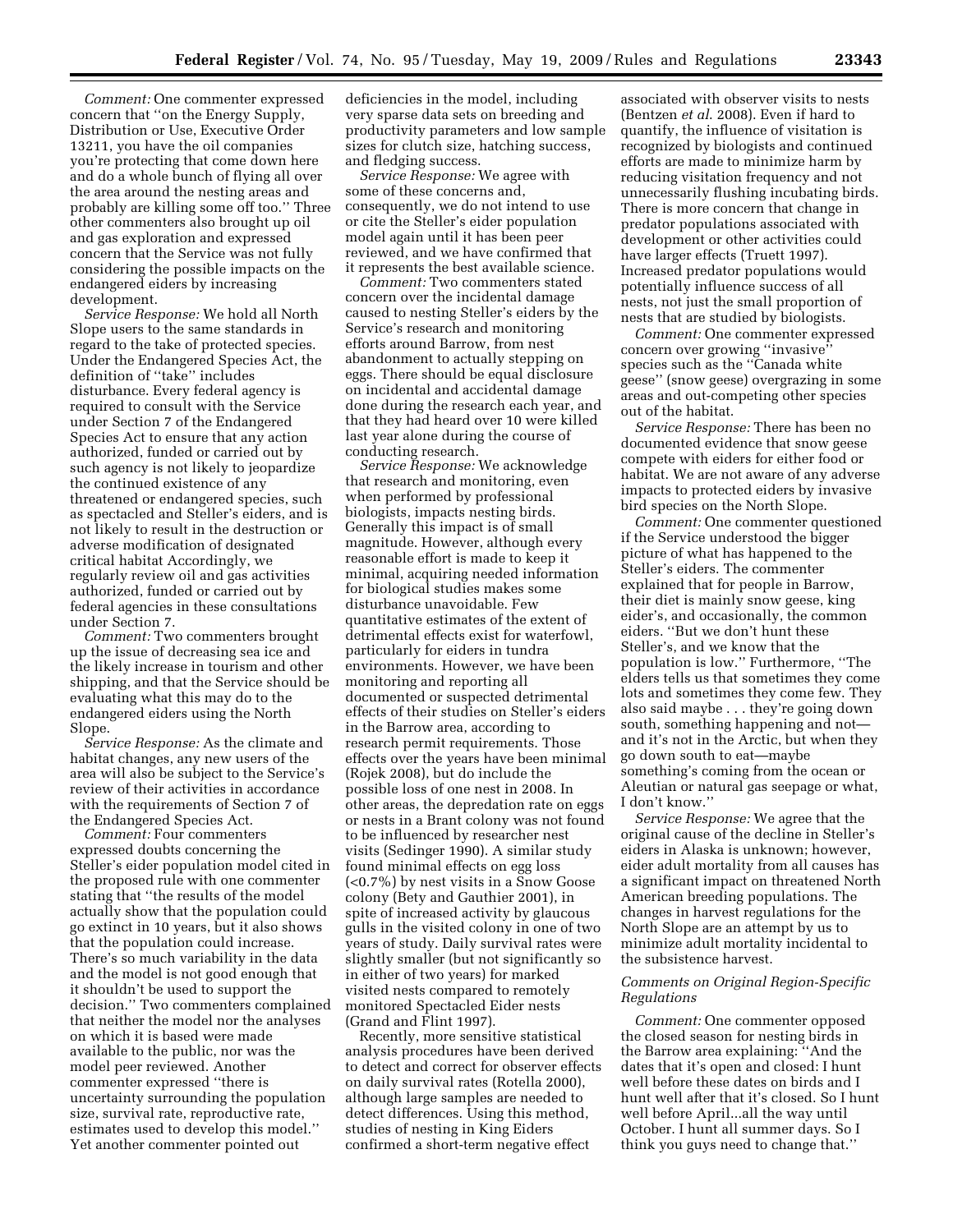*Service Response:* The Migratory Bird Treaty with Japan dictates that birds must be protected during their principal nesting season. The Service, working with the Co-management Council, has agreed that a 30–day closure is the minimum necessary to adequately protect the nesting birds. We deferred to the North Slope partners to specify the dates of the closure.

#### *What Is Different in the Region-Specific Regulations for 2009? – Yellow-billed Loons and Aleutian Terns*

*Comment*: One commenter expressed support of the proposal to continue allowing possession of inadvertently caught yellow-billed loons on the North Slope.

*Service Response:* We appreciate the continued support on this regulation.

*Comment:* One commenter supported the new tern egg harvest in the Yakutat area, but cautioned that the Service should annually assess the harvest's impact on overall tern productivity in the affected colonies to ensure that harvest practices are efficient and minimally disruptive to the terns.

*Service Response:* The U.S. Forest Service is partnering with us to ensure that annual monitoring of the affected tern colonies will be conducted. In addition, the Yakutat tribe has agreed to monitor the subsistence harvest.

# *What Is Different in the Region-Specific Regulations for 2009? – Steller's Eiders*

*Comment*: Six commenters did not like the new North Slope regulation making it illegal to simply possess a Steller's eider, stating that culturally they are not a wasteful people and will salvage a bird even if they did not kill it. One commenter clarified: ''It's our customary and traditional practice to pick up animals that are edible, and if it happens to be a spectacled or Steller's eider, we're going to use it for food and we shouldn't be cited for stuff like that. The other one is at least I was raised when you see an animal suffering that may have hit a power line and it happens to be a spectacled or Steller's eider, we should have every right to kill that bird and use it for subsistence because we do not let our animals suffer. That's the way we were raised, and that's what those regulations should be.''

*Service Response:* This regulation clarifies a point that it is already illegal under the Migratory Bird Treaty Act to possess any bird closed to harvest. You may not possess birds that are illegally harvested. We agree that birds should not be wasted and we use recovered carcasses for additional scientific studies and educational purposes. After samples are taken, the hide may be made available for customary and traditional uses such as replicating a historical garment made of eiders.

*Comment:* Two commenters questioned the proposed regulation requiring subsistence hunters to present their birds upon request of a Service law enforcement officer. One commenter questioned whether this requirement would provide additional information on the harvest and how this would be applied outside of Barrow. Another commenter explained their opposition to the regulation: ''and again I see by force proposed...that's what I heard tonight with number 4, must present to the officer for species identification. To me that's called a fool; a fool that wants to go to jail. I certainly don't want to go to jail for any reason, especially for just killing a bird.''

*Service Response:* An important component of the conservation strategy being developed is to enable publishing of the annual regulations to open the subsistence harvest. A key component on the North Slope will be our ability to monitor and verify the ongoing harvest. This requirement will enable our officers to effectively verify harvest composition when contacting hunters in the field.

*Comment:* One commenter explained that both the requirement to present birds taken to law enforcement officers and the prohibition on simple possession of a Steller's eider ''are redundant with existing authorities. The provisions seem unnecessary to make possession of illegal birds a violation, and they would not alter requirements for search and seizure to compel presentation of birds.''

*Service Response:* Both are already legal requirements, but not explicitly spelled out in the migratory bird subsistence regulations. Publication in the **Federal Register** reinforces and clarifies these requirements for the North Slope subsistence user.

*Comment:* Six commenters expressed concern about the emergency closure provision regarding Steller's eiders stating that there is no definition as to what is needed to trigger the closure. One commenter clarified: ''we are concerned that the provisions in proposed 50 CFR 92.32 are not sufficiently defined. In particular, FWS should clarify what level of mortality or other activity would constitute an imminent threat to the conservation of threatened Steller's eiders.... FWS should specify what action it will take to abate that threat once such a finding is made.'' Another commenter specifically wanted to know ''If our people in Point Lay take spectacled

(Steller's) eiders, you know, by accident . . . is that going to affect Wainwright or Barrow?'' Another commenter stated that ''the Service should consider a realistic threshold for take including non-hunting mortalities... by which to measure the efficacy of subsistence hunting restrictions to protect the Steller's eider.''

*Service Response:* We continue to work diligently with our North Slope partners to avoid any emergency harvest closure. If Stellar's eider mortalities occur, we will evaluate each mortality event by criteria such as: cause, quantity, sex, age, location, and date. If we find that an imminent threat is posed to the eiders, we will take action necessary to prevent further take of Steller's eiders, which could include temporary or long-term closures. We will consult the Co-management Council when an emergency harvest closure is being considered. Any emergency closure deemed necessary will be designed to minimize its impact on subsistence harvest.

*Comment:* One commenter questioned why 50 CFR 92.32, which authorizes emergency closures to protect Steller's eiders, is a necessary addition to the already published regulation at 50 CFR 92.21.

*Service Response:* We are clarifying that the Alaska Regional Director has the authority to initiate an emergency closure to minimize take of threatened eiders.

*Comment:* Five commenters stated concern over the negative impacts any emergency closure would have over customs and traditions affecting Barrow and other coastal communities. One commenter explained it this way: ''successful whaling captains have a responsibility...to feed the community. And the first serving that they do is going to be soup, and that soup is going to be ducks, king and common eider, geese, caribou, and other things, but the majority of it is going to be migratory birds. We have a harvest quota of 22 or more animals or bowhead whales per year, and we could have up to that many (Nalukataq—summer blanket toss festivals) ..., but we have a lot of people to feed. And if these proposed regulations are going to impact our whaling, you know, to be able to serve the soup, you're going to have a big problem on your hand(s).'' Another commenter explained that ''if the Service determines that the hunt should be curtailed to protect the Steller's eider, it should leave room for the Inupiat to continue their practice of nalukataq.'' Two other commenters explained about the importance of duck hunting while spring whaling, because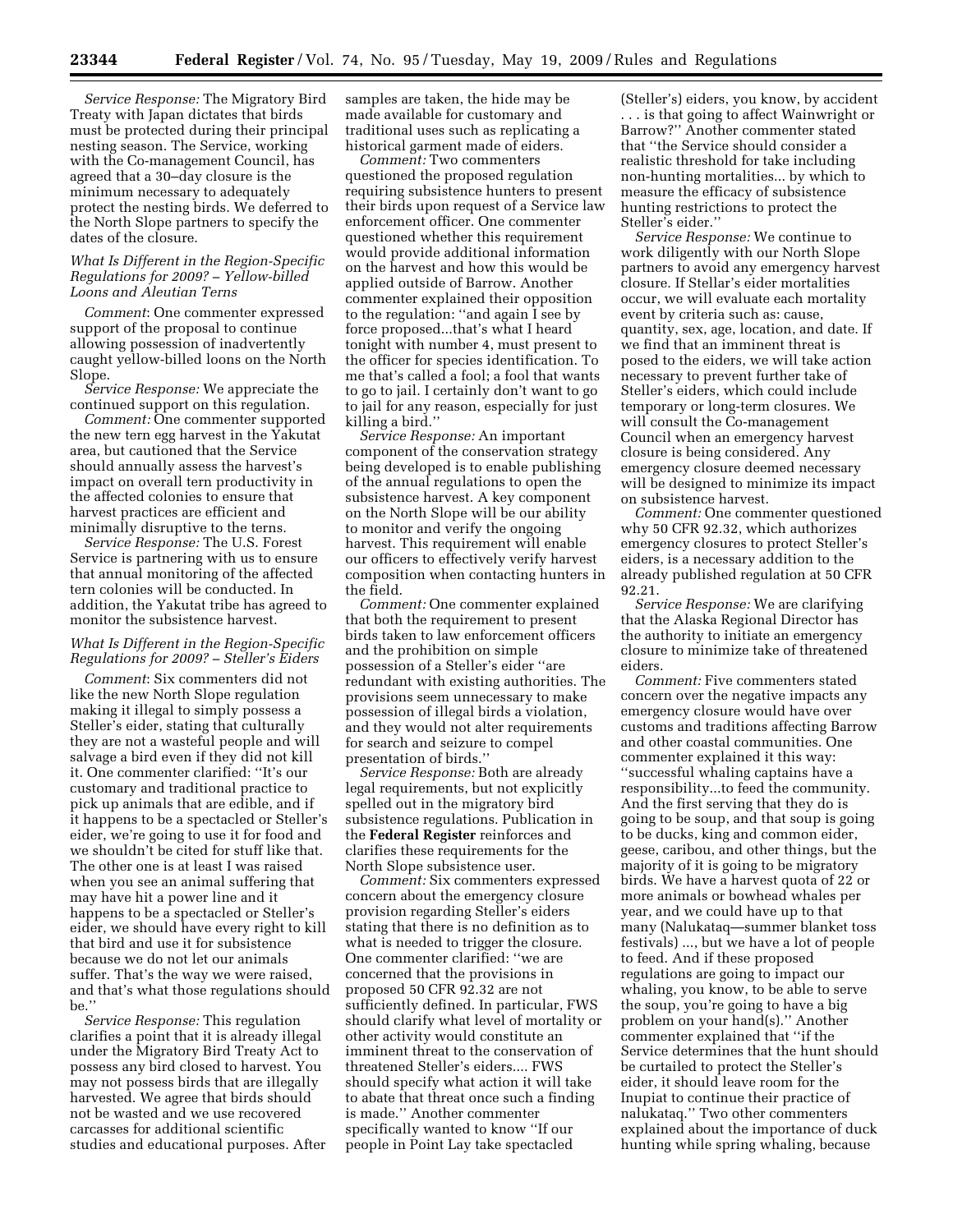the birds are used directly to feed the whalers while out on the ice for long periods.

*Service Response:* We will make every practical attempt to avoid closing the subsistence harvest of birds. These regulations are designed to provide opportunity for spring and summer subsistence harvest of migratory birds while protecting listed eiders. We agree that an emergency closure would impact that opportunity locally. Any emergency closure deemed necessary will be designed to minimize that impact.

*Comments:* One commenter stated that ''of all the new regulations to protect the Steller's eider, the closure of all migratory bird hunting along some roads near Barrow is most likely to reduce inadvertent and vandalistic shooting of eiders on their primary nesting areas.''

One commenter said that the Barrow road closure was not clear enough, clarifying that ''not closing the ocean especially for springtime hunting is important and leaving areas in the lagoon, out at duck camp, out at Piquniq open for shooting is also important.'' A second commenter expressed a similar sentiment by recommending that the closure be truncated to allow hunting within  $\frac{1}{2}$  mile of Elson Lagoon and the Chukchi Sea Coast.

One commenter questioned whether the Service had conducted ground truthing to justify the Barrow road closure plus 1-mile buffer zone.

One commenter was against closing Gaswell Road to migratory bird hunting explaining: ''I've been hunting on that Gaswell Road . . . and it's up to 18 miles.

. . . I walk bringing ducks home all the way from the shooting station, carrying . . . my shotgun, you know, just to feed my family....'' A second commenter further explained: ''If there is an area closure for subsistence hunting as proposed in Barrow, it should be only along Cakeeater, Gaswell, and Freshwater Lake Roads and only during the nesting and breeding season. Stevenson Road, the Beach Road should not be included in the road closure. Spring hunting of king and common eiders on the spring ice just west of Stevenson Road in Barrow and late summer and fall hunting of these same birds at Piquniq are essential traditional, cultural, and subsistence activities. Goose hunting in the spring should never be closed. Accidental shooting of Steller's eiders during goose hunting does not occur because the Steller's eiders are not present at that time when the geese are.''

*Service Response:* This response addresses the previous four comments regarding the Barrow road closure: We

agree that closing the Barrow roads to all subsistence bird hunting might not accomplish the desired effect of protecting nesting Steller's eiders, and we have eliminated the closure from this final rule. The 30–day harvest closure to protect nesting birds is already in place in these regulations and will be enforced. We believe this existing regulatory provision, when carried out, will protect nesting eiders. We will work with partners to inform hunters of this provision.

*Comments:* Fifteen commenters expressed concern about expanding the Steller's eider specific regulations to Point Lay, Point Hope, and Wainwright, simply because eiders migrate past these villages. Many of the commenters opined that there needs to be more evidence to justify the expanded restrictions. One commenter brought up that recent harvest surveys indicate take only for Barrow through Wainwright, and do not warrant harvest restrictions west of Wainwright. Another commenter suggested that the regulations should apply when Steller's eiders are actually present.

*Service Response:* We have limited the Steller's eider specific regulations to the villages in the geographic area used by migrating and possibly nesting Alaska-breeding Steller's eiders (the listed population). Although we recognize the species is now thought to nest primarily in the vicinity of Barrow, the four coastal villages are included because the listed population migrates past all those villages twice during the subsistence harvest. We would like to know more about the actual risk to listed eiders by shooting in the villages of Point Lay, Point Hope, and Wainwright and would welcome collection of village-specific subsistence harvest information to assist in setting future regulations.

*Comments:* Four commenters wanted to know why other communities and regions where Steller's eider are found were not included in these new regulations. One commenter elaborated: ''If you guys are so concerned about the survival of the Steller's eiders . . . , you must also strictly regulate all other activities that occur in the birds' range and not just North Slope subsistence hunters.'' Another commenter stated that Steller's eiders migrate along the entire coast of western Alaska and regulating the North Slope villages, but not the western coast villages appears to be arbitrary.

*Service Response:* We do consider and review the regulations statewide regarding species protected under the Endangered Species Act, and all other Federally authorized or funded

activities. In the case of the Steller's eider, the new regulations apply during the subsistence harvest, when the listed population of Steller's eiders are migrating and breeding on the North Slope.

*Comment:* Four commenters did not like the definition of the North Coastal Zone and opposed having it range up to 5 miles inland. One commenter suggested changing it to only  $\frac{1}{4}$  mile inland.

*Service Response:* We defined the North Coastal Zone as the area of likely Steller's eider occupancy during the nesting season. We do know Steller's eiders are documented by both the aerial and ground surveys to occur at least 5 miles inland in the Barrow area. They may very well occur farther inland than that, but we believe that a 5-mile limit is a reasonable compromise of regulation coverage and likely location of occurrence for the bird.

*Commenst:* Nine commenters opposed instituting subsistence migratory bird shooting hours. One commenter questioned the logic of daylight regulated shooting hours when there is continuous 24–hour daylight on the North Slope for much of the summer. Another commenter went further on this thought by stating that ''the latitude of the North Coast Zone... produces light conditions that are seldom limiting'' due primarily to protracted Civil Twilight. The commenter further questioned whether this was just another attempt to apply sport hunting regulations to the subsistence hunt. Another commenter explained their opposition: ''The brant, the time I go hunting, is very early in the morning; it'll be dark, and when I leave, I'll still be hunting during the dark. It will be sun time, but then that's not when they're flying. I'll wait until it gets dark again, and then that's when they'll fly again. So when you say you can't hunt during the dark, after the sun goes down, that is very bad. I think you guys need to change that.''

*Service Response:* We understand the complications of dealing with the extended twilight period on the North Slope. In response, we are developing individual sunrise/sunset tables for Point Hope, Point Lay, Wainwright, and Barrow to be published in the public regulations booklets. These shooting hours will start on the date in the summer when the National Weather Service considers periods of ''true dark'' to exist, and continue until August 31.

*Comment:* One commenter asked if the Service is considering any parallel regulatory changes to 50 CFR 20 to protect Steller's eiders during the fall season starting September 1, 2009. The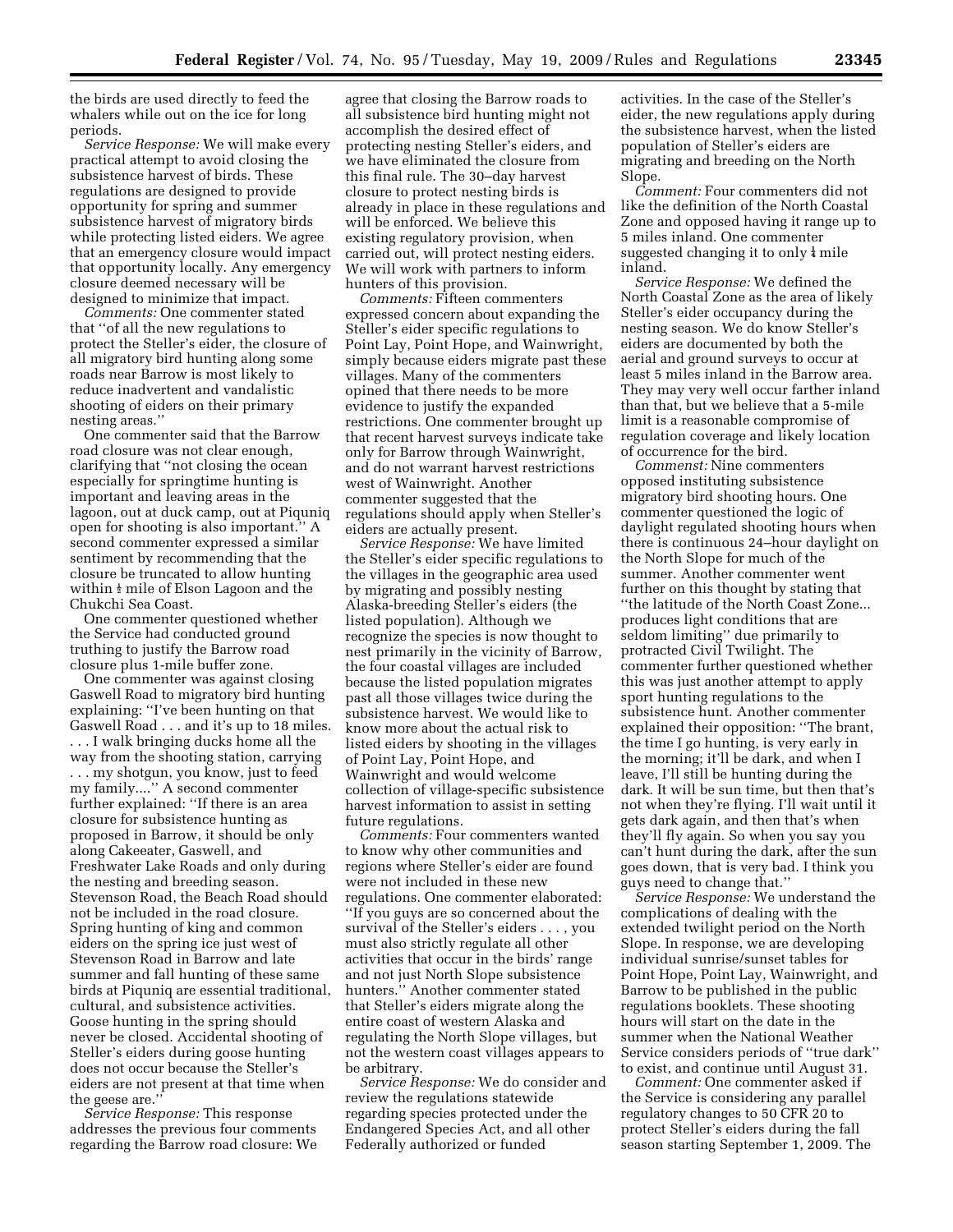commenter adds ''If the Service has concerns about the fall season and is considering regulatory changes that transcend the two hunting seasons, we would like to start this discussion so that Steller's eider issues can be addressed as the Pacific Flyway early season regulations process begins in early March.''

*Service Response:* Most of the new North Slope regulations in 50 CFR 92.31 already parallel those regulating the fall hunting season starting September 1, 2009, such as the provisions for shooting hours, possession restriction, and mandatory bag checks. If the Alaska Regional Director institutes an emergency closure under 50 CFR 92.32 to go into effect during the 2009 subsistence season, then the Service Director may elect to continue this closure into the fall season under his authority established in 50 CFR 20.26. This action, if deemed necessary, will be done in consultation with the Comanagement Council and the Pacific Flyway.

## **Statutory Authority**

We derive our authority to issue these regulations from the Migratory Bird Treaty Act of 1918, 16 U.S.C. 712(1), which authorizes the Secretary of the Interior, in accordance with the treaties with Canada, Mexico, Japan, and Russia, to ''issue such regulations as may be necessary to assure that the taking of migratory birds and the collection of their eggs, by the indigenous inhabitants of the State of Alaska, shall be permitted for their own nutritional and other essential needs, as determined by the Secretary of the Interior, during seasons established so as to provide for the preservation and maintenance of stocks of migratory birds.''

#### **Required Determinations**

### **Regulatory Planning and Review (Executive Order 12866)**

The Office of Management and Budget (OMB) has determined that this rule is not significant and has not reviewed this rule under Executive Order 12866 (E.O. 12866). OMB bases its determination upon the following four criteria:

(a) Whether the rule will have an annual effect of \$100 million or more on the economy or adversely affect an economic sector, productivity, jobs, the environment, or other units of the government.

(b) Whether the rule will create inconsistencies with other Federal agencies' actions.

(c) Whether the rule will materially affect entitlements, grants, user fees,

loan programs, or the rights and obligations of their recipients.

(d) Whether the rule raises novel legal or policy issues.

# **Regulatory Flexibility Act**

The Department of the Interior certifies that this rule will not have a significant economic impact on a substantial number of small entities as defined under the Regulatory Flexibility Act (5 U.S.C. 601 *et seq.*). An initial regulatory flexibility analysis is not required. Accordingly, a Small Entity Compliance Guide is not required. The rule legalizes a pre-existing subsistence activity, and the resources harvested will be consumed by the harvesters or persons within their local community.

# **Small Business Regulatory Enforcement Fairness Act**

This rule is not a major rule under 5 U.S.C. 804(2), the Small Business Regulatory Enforcement Fairness Act. This rule:

(a) Will not have an annual effect on the economy of \$100 million or more. It will legalize and regulate a traditional subsistence activity. It will not result in a substantial increase in subsistence harvest or a significant change in harvesting patterns. The commodities being regulated under this rule are migratory birds. This rule deals with legalizing the subsistence harvest of migratory birds and, as such, does not involve commodities traded in the marketplace. A small economic benefit from this rule derives from the sale of equipment and ammunition to carry out subsistence hunting. Most, if not all, businesses that sell hunting equipment in rural Alaska would qualify as small businesses. We have no reason to believe that this rule will lead to a disproportionate distribution of benefits.

(b) Will not cause a major increase in costs or prices for consumers; individual industries; Federal, State, or local government agencies; or geographic regions. This rule does not deal with traded commodities and, therefore, does not have an impact on prices for consumers.

(c) Does not have significant adverse effects on competition, employment, investment, productivity, innovation, or the ability of U.S.-based enterprises to compete with foreign-based enterprises. This rule deals with the harvesting of wildlife for personal consumption. It does not regulate the marketplace in any way to generate effects on the economy or the ability of businesses to compete.

#### **Unfunded Mandates Reform Act**

We have determined and certified under the Unfunded Mandates Reform Act (2 U.S.C. 1501 *et seq.*) that this rule will not impose a cost of \$100 million or more in any given year on local, State, or tribal governments or private entities. The rule does not have a significant or unique effect on State, local, or tribal governments or the private sector. A statement containing the information required by the Unfunded Mandates Reform Act is not required. Participation on regional management bodies and the Comanagement Council will require travel expenses for some Alaska Native organizations and local governments. In addition, they will assume some expenses related to coordinating involvement of village councils in the regulatory process. Total coordination and travel expenses for all Alaska Native organizations are estimated to be less than \$300,000 per year. In the Notice of Decision (65 FR 16405; March 28, 2000), we identified 12 partner organizations (Alaska Native nonprofits and local governments) to administer the regional programs. The Alaska Department of Fish and Game will also incur expenses for travel to Comanagement Council and regional management body meetings. In addition, the State of Alaska will be required to provide technical staff support to each of the regional management bodies and to the Comanagement Council. Expenses for the State's involvement may exceed \$100,000 per year, but should not exceed \$150,000 per year. When funding permits, we make annual grant agreements available to the partner organizations and the Alaska Department of Fish and Game to help offset their expenses.

#### **Takings (Executive Order 12630)**

Under the criteria in Executive Order 12630, this rule does not have significant takings implications. This rule is not specific to particular land ownership, but applies to the harvesting of migratory bird resources throughout Alaska. A takings implication assessment is not required.

### **Federalism (Executive Order 13132)**

Under the criteria in Executive Order 13132, this rule does not have sufficient federalism implications to warrant the preparation of a Federalism Assessment. We discuss effects of this final rule on the State of Alaska in the Executive Order 12866 and Unfunded Mandates Reform Act sections above. We worked with the State of Alaska to develop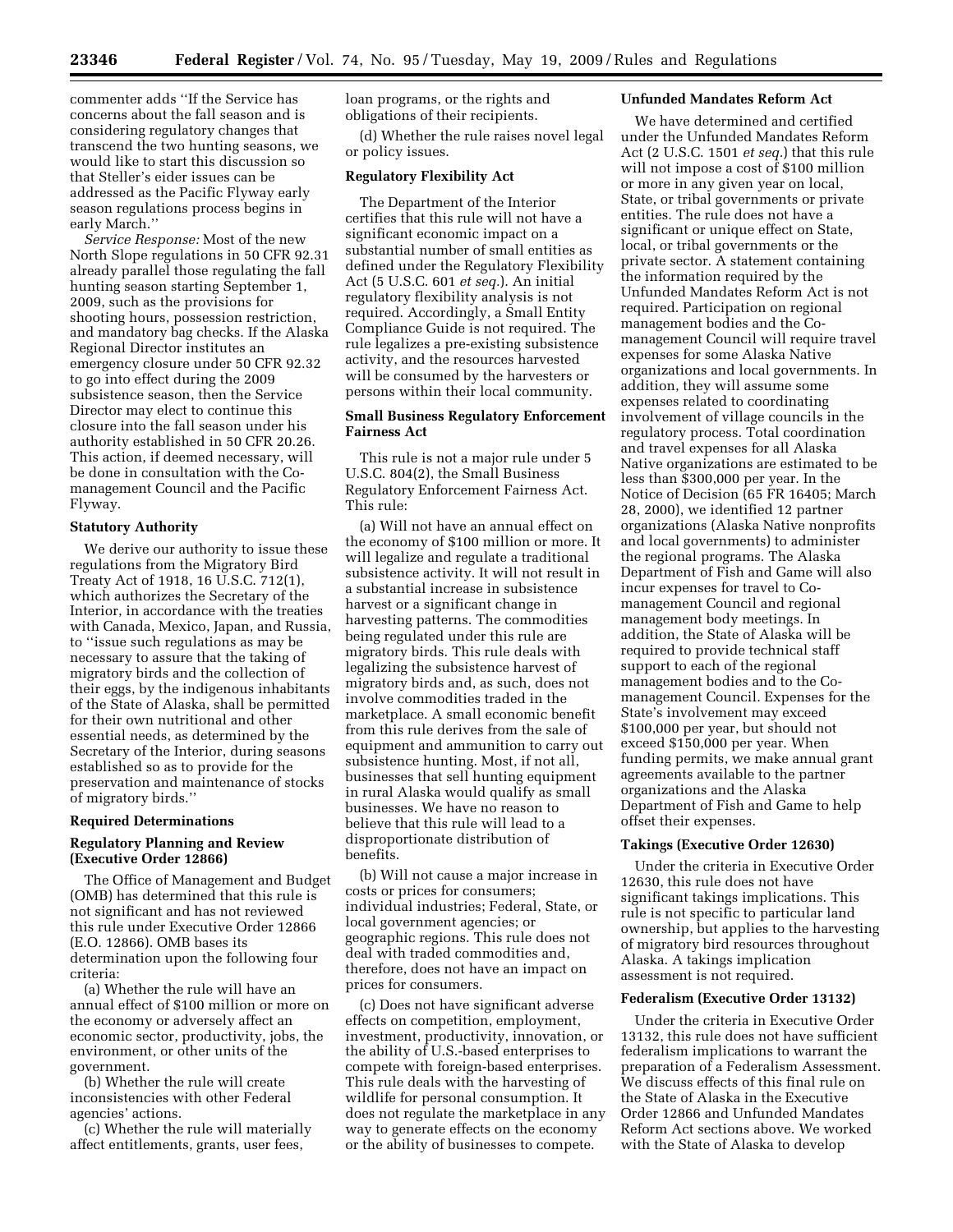these regulations. Therefore, a Federalism Assessment is not required.

### **Civil Justice Reform (Executive Order 12988)**

The Department, in promulgating this rule, has determined that it will not unduly burden the judicial system and that it meets the requirements of sections 3(a) and 3(b)(2) of Executive Order 12988.

### **Government-to-Government Relations With Native American Tribal Governments**

Because eligibility to hunt under these regulations is not limited to tribal members, but rather extends to all indigenous inhabitants of the subsistence harvest areas, we are not required to engage in formal consultation with tribes. However, in keeping with the spirit of the President's memorandum of April 29, 1994, ''Government-to-Government Relations With Native American Tribal Governments'' (59 FR 22951), and Executive Order 13175 (65 FR 67249; November 6, 2000), concerning consultation and coordination with Indian Tribal Governments, we conducted statewide meetings with tribes and tribal and nonprofit organizations to evaluate the rule for possible effects on tribes or trust resources, and have determined that there are no significant effects. The rule will legally recognize the subsistence harvest of migratory birds and their eggs for indigenous inhabitants including tribal members. In 1998, we began a public involvement process to determine how to structure management bodies in order to provide the most effective and efficient involvement of subsistence users. We began by publishing in the **Federal Register**  stating that we intended to establish management bodies to implement the spring and summer subsistence harvest (63 FR 49707, September 17, 1998). Meetings with the Alaska Department of Fish and Game and the Native Migratory Bird Working Group were held to provide information regarding the amended treaties and to listen to the needs of subsistence users. The Native Migratory Bird Working Group was a consortium of Alaska Natives formed by the Rural Alaska Community Action Program to represent Alaska Native subsistence hunters of migratory birds during the treaty negotiations. We held forums in Nome, Kotzebue, Fort Yukon, Allakaket, Naknek, Bethel, Dillingham, Barrow, and Copper Center. We led additional briefings and discussions at the annual meeting of the Association of Village Council Presidents in Hooper

Bay and for the Central Council of Tlingit & Haida Indian Tribes in Juneau.

On March 28, 2000, we published in the **Federal Register** (65 FR16405) the Notice of Decision: ''Establishment of Management Bodies in Alaska To Develop Recommendations Related to the Spring/Summer Subsistence Harvest of Migratory Birds.'' This notice described the way in which management bodies would be established and organized. Based on the wide range of views expressed on the options document, the decision incorporated key aspects of two of the modules. The decision established one statewide management body consisting of 1 Federal member, 1 State member, and 7–12 Alaska Native members, with each component serving as equals.

# **Paperwork Reduction Act**

This rule has been examined under the Paperwork Reduction Act of 1995. OMB has approved our collection of information associated with the voluntary annual household surveys used to determine levels of subsistence take. The OMB control number is 1018– 0124, which expires on January 31, 2010. An agency may not conduct or sponsor and a person is not required to respond to a collection of information unless it displays a currently valid OMB control number.

#### **Endangered Species Act Consideration**

Section 7 of the Endangered Species Act (16 U.S.C. 1536), requires the Secretary of the Interior to ''review other programs administered by him and utilize such programs in furtherance of the purposes of the Act'' and to ''insure that any action authorized, funded, or carried out... is not likely to jeopardize the continued existence of any endangered species or threatened species or result in the destruction or adverse modification of [critical] habitat. . . .'' An intra-agency consultation with the Fairbanks Fish and Wildlife Field Office was conducted on this harvest as it will be managed in accordance with this final rule and the conservation measures. The consultation was completed with a biological opinion dated April 6, 2009 that concluded the final rule and conservation measures, as proposed, are not likely to jeopardize the continued existence of spectacled or Steller's eiders or result in the destruction or adverse modification of designated critical habitat.

# **National Environmental Policy Act Consideration**

The annual regulations and options were considered in the Environmental

Assessment, ''Managing Migratory Bird Subsistence Hunting in Alaska: Hunting Regulations for the 2009 Spring/ Summer Harvest,'' issued November 21, 2008. Copies are available from the person listed under **FOR FURTHER INFORMATION CONTACT** or at *http:// [www.Regulations.gov](http://www.Regulations.gov)*.

### **Energy Supply, Distribution, or Use (Executive Order 13211)**

Executive Order 13211 requires agencies to prepare Statements of Energy Effects when undertaking certain actions. This is not a significant regulatory action under Executive Order 12866; it would allow only for traditional subsistence harvest and would improve conservation of migratory birds by allowing effective regulation of this harvest. Further, this rule is not expected to significantly affect energy supplies, distribution, or use. Therefore, this action is not a significant energy action under Executive Order 13211 and no Statement of Energy Effects is required.

#### **List of Subjects in 50 CFR Part 92**

Exports, Hunting, Imports, Reporting and recordkeeping requirements, Subsistence, Treaties, Wildlife.

■ For the reasons set out in the preamble, we amend title 50, chapter I, subchapter G, of the Code of Federal Regulations as follows:

# **PART 92—MIGRATORY BIRD SUBSISTENCE HARVEST IN ALASKA**

■ 1. The authority citation for part 92 continues to read as follows:

**Authority:** 16 U.S.C. 703–712.

# **Subpart D—Annual Regulations Governing Subsistence Harvest**

■ 2. In subpart D, add § 92.31 to read as follows:

### **§ 92.31 Region-specific regulations.**

The 2009 season dates for the eligible subsistence harvest areas are as follows:

- (a) *Aleutian/Pribilof Islands Region*.
- (1) Northern Unit (Pribilof Islands):
- (i) Season: April 2–June 30.
- (ii) Closure: July 1–August 31.

(2) Central Unit (Aleut Region's eastern boundary on the Alaska Peninsula westward to and including

- Unalaska Island):
- (i) Season: April 2–June 15 and July 16–August 31.
	- (ii) Closure: June 16–July 15.

(iii) Special Black Brant Season

Closure: August 16–August 31, only in Izembek and Moffet lagoons.

(iv) Special Tundra Swan Closure: All hunting and egg gathering closed in units 9(D) and 10.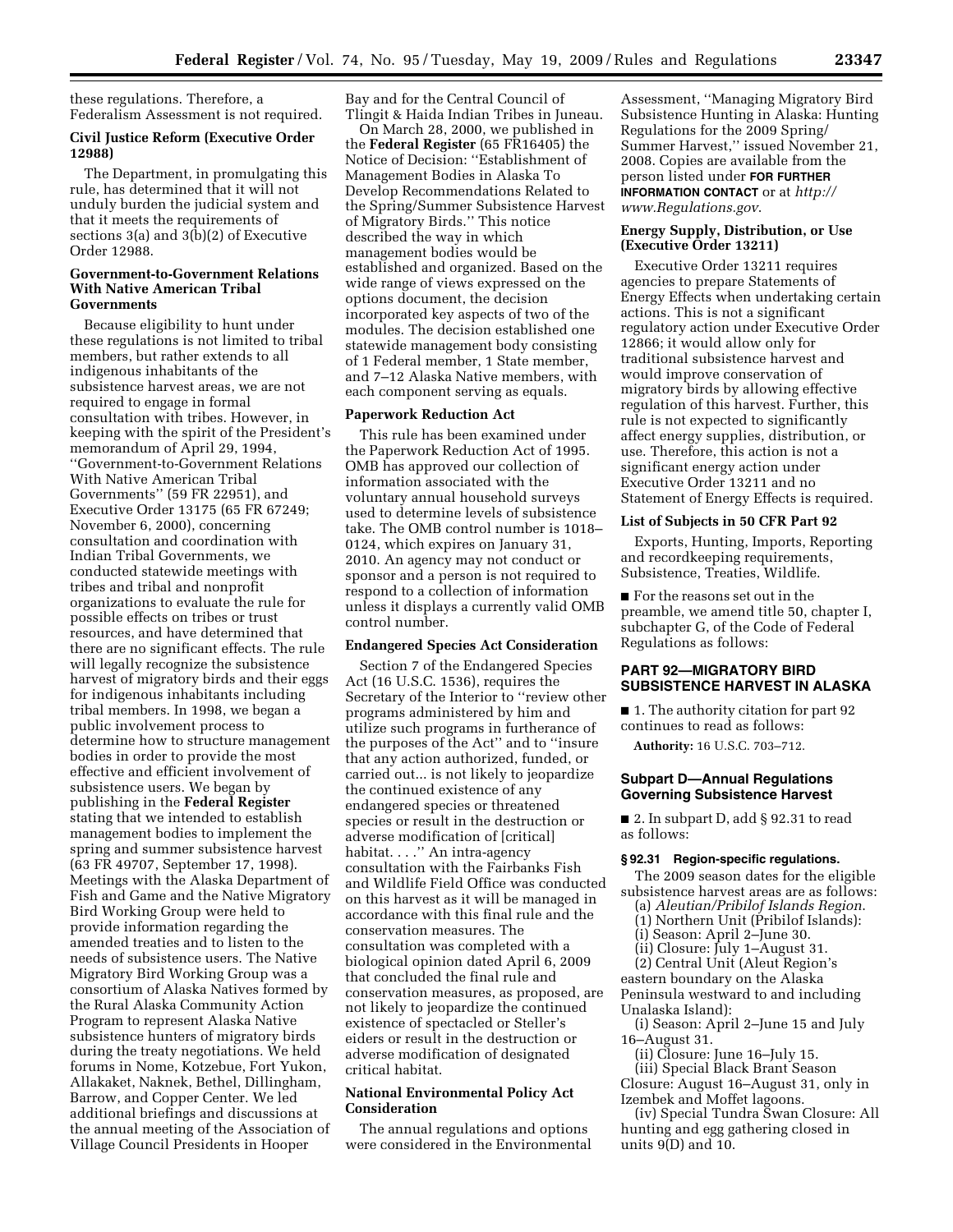(3) Western Unit (Umnak Island west to and including Attu Island):

(i) Season: April 2–July 15 and August 16–August 31.

(ii) Closure: July 16–August 15.

(b) *Yukon/Kuskokwim Delta Region*.

(1) Season: April 2–August 31.

(2) Closure: 30–day closure dates to be announced by the Service's Alaska Regional Director or his designee, after consultation with local subsistence users, field biologists, and the Association of Village Council President's Waterfowl Conservation Committee. This 30–day period will occur between June 1 and August 15 of each year. A press release announcing the actual closure dates will be forwarded to regional newspapers and radio and television stations and posted in village post offices and stores.

(3) Special Black Brant and Cackling Goose Season Hunting Closure: From the period when egg laying begins until young birds are fledged. Closure dates to be announced by the Service's Alaska Regional Director or his designee, after consultation with field biologists and the Association of Village Council President's Waterfowl Conservation Committee. A press release announcing the actual closure dates will be forwarded to regional newspapers and radio and television stations and posted in village post offices and stores.

(c) *Bristol Bay Region*.

(1) Season: April 2–June 14 and July 16–August 31 (general season); April 2– July 15 for seabird egg gathering only.

(2) Closure: June 15–July 15 (general season); July 16–August 31 (seabird egg gathering).

(d) *Bering Strait/Norton Sound Region*.

(1) Stebbins/St. Michael Area (Point Romanof to Canal Point):

(i) Season: April 15–June 14 and July 16–August 31.

(ii) Closure: June 15–July 15.

(2) Remainder of the region:

(i) Season: April 2–June 14 and July

16–August 31 for waterfowl; April 2– July 19 and August 21–August 31 for all other birds.

(ii) Closure: June 15–July 15 for waterfowl; July 20–August 20 for all other birds.

(e) *Kodiak Archipelago Region*, except for the Kodiak Island roaded area, which is closed to the harvesting of migratory birds and their eggs. The closed area consists of all lands and waters (including exposed tidelands) east of a line extending from Crag Point in the north to the west end of Saltery Cove in the south and all lands and water south of a line extending from Termination Point along the north side of Cascade Lake extending to Anton

Larson Bay. Waters adjacent to the closed area are closed to harvest within 500 feet from the water's edge. The offshore islands are open to harvest.

(1) Season: April 2–June 30 and July 31–August 31 for seabirds; April 2–June 20 and July 22–August 31 for all other birds.

(2) Closure: July 1–July 30 for seabirds; June 21–July 21 for all other birds.

(f) *Northwest Arctic Region*.

(1) Season: April 2–June 9 and August 15–August 31 (hunting in general); waterfowl egg gathering May 20–June 9 only; seabird egg gathering May 20–July 12 only; hunting molting/non-nesting waterfowl July 1–July 31 only.

(2) Closure: June 10–August 14, except for the taking of seabird eggs and molting/non-nesting waterfowl as provided in paragraph (f)(1) of this section.

(g) *North Slope Region*.

(1) Southern Unit (Southwestern North Slope regional boundary east to Peard Bay, everything west of the longitude line 158°30'W and south of the latitude line 70°45'N to the west bank of the Ikpikpuk River, and everything south of the latitude line 69°45'N between the west bank of the Ikpikpuk River to the east bank of Sagavinirktok River):

(i) Season: April 2–June 29 and July 30–August 31 for seabirds; April 2–June 19 and July 20–August 31 for all other birds.

(ii) Closure: June 30–July 29 for seabirds; June 20–July 19 for all other birds.

(iii) Special Black Brant Hunting Opening: From June 20–July 5. The open area would consist of the coastline, from mean high water line outward to include open water, from Nokotlek Point east to longitude line 158°30'W. This includes Peard Bay, Kugrua Bay, and Wainwright Inlet, but not the Kuk and Kugrua river drainages.

(2) Northern Unit (At Peard Bay, everything east of the longitude line 158°30'W and north of the latitude line 70°45'N to west bank of the Ikpikpuk River, and everything north of the latitude line 69°45'N between the west bank of the Ikpikpuk River to the east bank of Sagavinirktok River):

(i) Season: April 6–June 6 and July 7– August 31 for king and common eiders; April 2–June 15 and July 16–August 31 for all other birds.

(ii) Closure: June 7–July 6 for king and common eiders; June 16–July 15 for all other birds.

(3) Eastern Unit (East of eastern bank of the Sagavanirktok River):

(i) Season: April 2–June 19 and July 20–August 31.

(ii) Closure: June 20–July 19.

(4) All Units: yellow-billed loons. Annually, up to 20 yellow-billed loons total for the region may be inadvertently entangled in subsistence fishing nets in the North Slope Region and kept for subsistence use. Individuals must report each yellow-billed loon inadvertently entangled while subsistence gill net fishing to the North Slope Borough Department of Wildlife Management by the end of the season.

(5) North Coastal Zone (Cape Thompson north to Point Hope and east along the Arctic Ocean coastline around Point Barrow to Ross Point, including Iko Bay, and 5 miles inland).

(i) Migratory bird hunting is permitted from one-half hour before sunrise until sunset, during August.

(ii) No person shall at any time, by any means, or in any manner, possess or have in custody any migratory bird or part thereof, taken in violation of subpart C and D of this part.

(iii) Upon request from a Service law enforcement officer, hunters taking, attempting to take, or transporting migratory birds taken during the subsistence harvest season must present them to the officer for species identification.

(h) *Interior Region*.

(1) Season: April 2–June 14 and July 16–August 31; egg gathering May 1–June 14 only.

(2) Closure: June 15–July 15. (i) *Upper Copper River Region*  (Harvest Area: Units 11 and 13) (Eligible communities: Gulkana, Chitina, Tazlina, Copper Center, Gakona, Mentasta Lake,

Chistochina and Cantwell). (1) Season: April 15–May 26 and June 27–August 31.

(2) Closure: May 27–June 26.

(3) The Copper River Basin communities listed above also documented traditional use harvesting birds in Unit 12, making them eligible to hunt in this unit using the seasons specified in paragraph (h) of this section.

(j) *Gulf of Alaska Region*. (1) Prince William Sound Area (Harvest area: Unit 6 [D]), (Eligible Chugach communities: Chenega Bay, Tatitlek).

(i) Season: April 2–May 31 and July 1–August 31.

(ii) Closure: June 1–30.

(2) Kachemak Bay Area (Harvest area: Unit 15[C] South of a line connecting the tip of Homer Spit to the mouth of Fox River) (Eligible Chugach Communities: Port Graham, Nanwalek).

(i) Season: April 2–May 31 and July 1–August 31.

(ii) Closure: June 1–30.